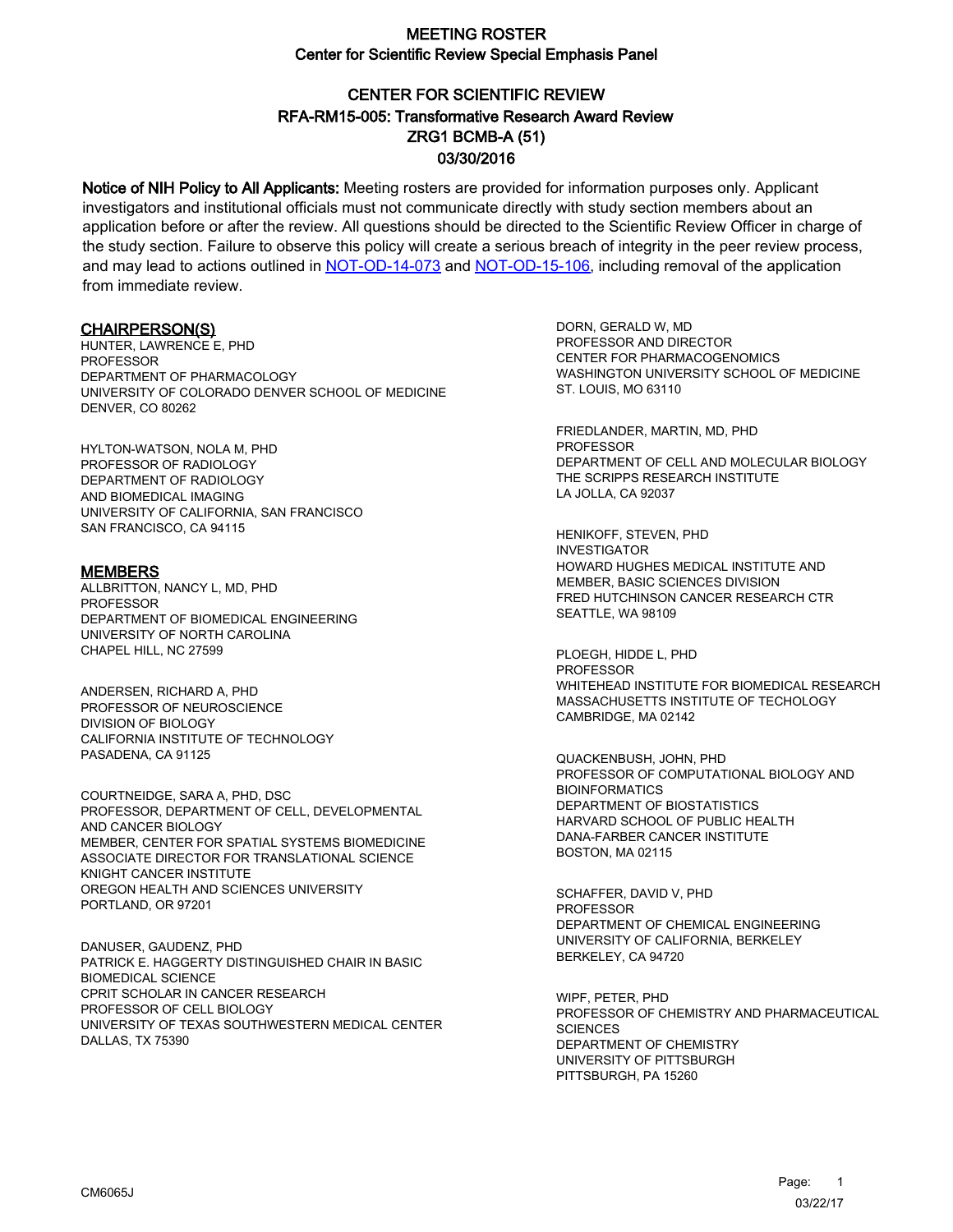# CENTER FOR SCIENTIFIC REVIEW ZRG1 BCMB-A (51) 03/30/2016 RFA-RM15-005: Transformative Research Award Review

Notice of NIH Policy to All Applicants: Meeting rosters are provided for information purposes only. Applicant investigators and institutional officials must not communicate directly with study section members about an application before or after the review. All questions should be directed to the Scientific Review Officer in charge of the study section. Failure to observe this policy will create a serious breach of integrity in the peer review process, and may lead to actions outlined in [NOT-OD-14-073](https://grants.nih.gov/grants/guide/notice-files/NOT-OD-14-073.html) and [NOT-OD-15-106,](https://grants.nih.gov/grants/guide/notice-files/NOT-OD-15-106.html) including removal of the application from immediate review.

#### MAIL REVIEWER(S)

AMARA, RAMA RAO, PHD PROFESSOR DEPARTMENT OF MICROBIOLOGY AND IMMUNOLOGY EMORY UNIVERSITY SCHOOL OF MEDICINE ATLANTA, GA 30329

AMER, AMAL O, MD, PHD ASSOCIATE PROFESSOR DEPARTMENT OF MICROBIAL INFECTION AND IMMUNITY CENTER FOR MICROBIAL INTERFACE BIOLOGY OHIO STATE UNIVERSITY COLUMBUS, OH 43210

AN, DONG SUNG, PHD, MD ASSOCIATE PROFESSOR DEPARTMENT OF TRANSLATIONAL SCIENCE SCHOOL OF NURSING UNIVERSITY OF CALIFORNIA, LOS ANGELES LOS ANGELES, CA 90025

ARMSTRONG, SCOTT A, MD, PHD DIRECTOR DEPARTMENT OF PEDIATRICS MEMORIAL SLOAN-KETTERING CANCER CENTER NEW YORK, NY 10065

ARONOWSKI, JAROSLAW, PHD PROFESSOR DEPARTMENT OF NEUROLOGY THE UNIVERSITY OF TEXAS MEDICAL SCHOOL AT HOUSTON HOUSTON, TX 77030

BACSKAI, BRIAN J, PHD PROFESSOR DEPARTMENT OF NEUROLOGY MASSACHUSETTS GENERAL HOSPITAL CHARLESTOWN, MA 02129

BADIAVAS, EVANGELOS VAN, MD ASSOCIATE PROFESSOR DEPARTMENT OF DERMATOLOGY UNIVERSITY OF MIAMI SCHOOL OF MEDICINE MIAMI, FL 33136

BAINES, CHRISTOPHER PHILIP, PHD ASSOCIATE PROFESSOR DEPARTMENT OF BIOMEDICAL SCIENCES DALTON CARDIOVASCULAR RESEARCH CENTER UNIVERSITY OF MISSOURI-COLUMBIA COLUMBIA, MO 65211

BAKER, JOHN E, PHD PROFESSOR DIVISION OF CARDIOTHORACIC SURGERY DEPARTMENT OF SURGERY MEDICAL COLLEGE OF WISCONSIN MILWAUKEE, WI 53226

BAKER, NICHOLAS E, PHD **PROFESSOR** DEPARTMENT OF MOLECULAR GENETICS ALBERT EINSTEIN COLLEGE OF MEDICINE YESHIVA UNIVERSITY BRONX, NY 10461

BEJERANO, GILL, PHD ASSOCIATE PROFESSOR DEPARTMENT DEVELOPMENTAL BIOLOGY, OF COMPUTER SCIENCE AND OF PEDIATRICS STANFORD UNIVERSITY STANFORD, CA 94305

BERMAN, PHILLIP WAYNE, PHD PROFESSOR DEPARTMENT OF BIOMOLECULAR ENGINEERING JACK BASKIN SCHOOL OF ENGINEERING UNIVERSITY OF CALIFORNIA, SANTA CRUZ SANTA CRUZ, CA 95064

BERS, DONALD M, PHD PROFESSOR AND CHAIR DEPARTMENT OF PHARMACOLOGY UNIVERSITY OF CALIFORNIA AT DAVIS DAVIS, CA 95616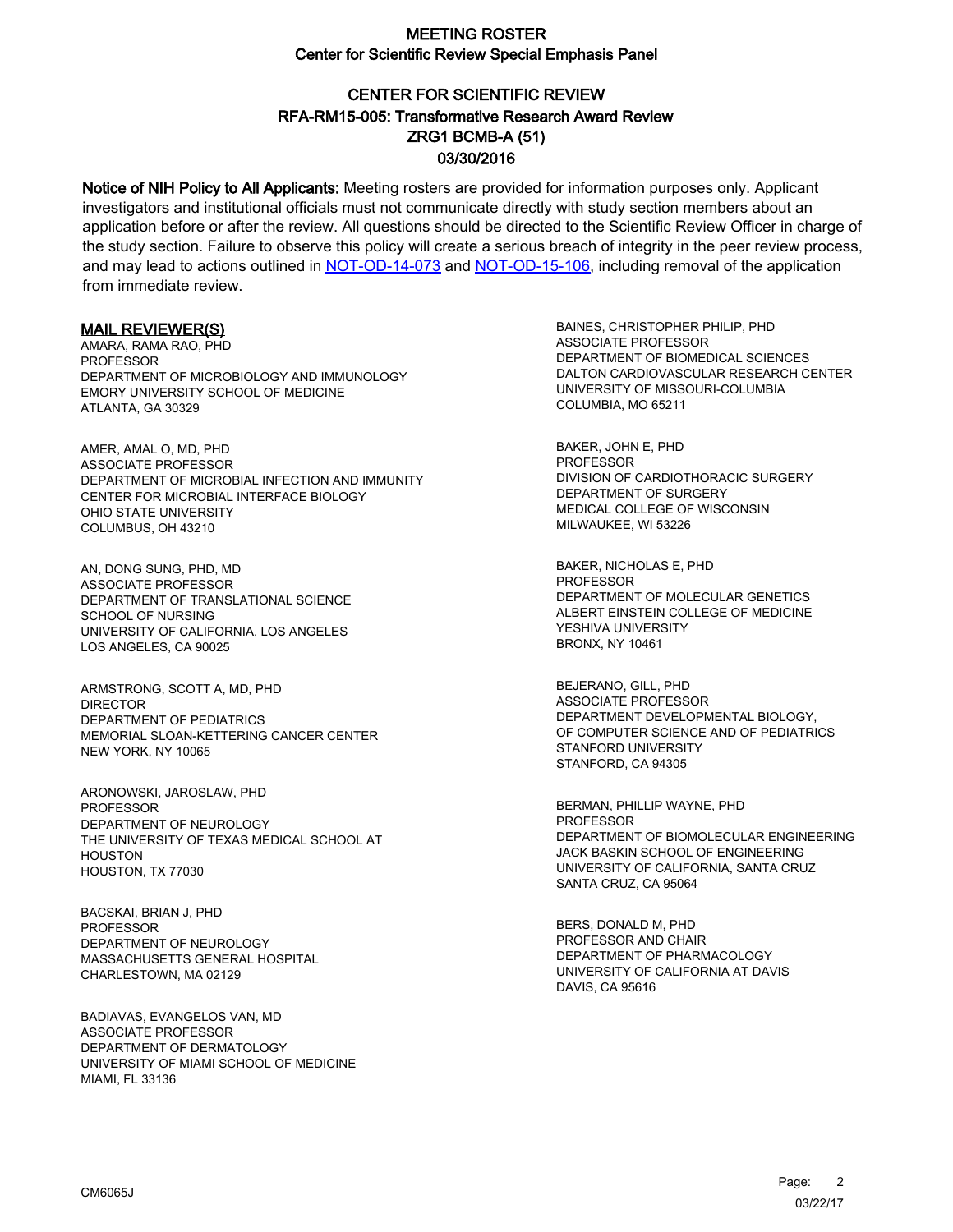# CENTER FOR SCIENTIFIC REVIEW ZRG1 BCMB-A (51) 03/30/2016 RFA-RM15-005: Transformative Research Award Review

Notice of NIH Policy to All Applicants: Meeting rosters are provided for information purposes only. Applicant investigators and institutional officials must not communicate directly with study section members about an application before or after the review. All questions should be directed to the Scientific Review Officer in charge of the study section. Failure to observe this policy will create a serious breach of integrity in the peer review process, and may lead to actions outlined in [NOT-OD-14-073](https://grants.nih.gov/grants/guide/notice-files/NOT-OD-14-073.html) and [NOT-OD-15-106,](https://grants.nih.gov/grants/guide/notice-files/NOT-OD-15-106.html) including removal of the application from immediate review.

BHATIA, RAVI, MD PROFESSOR AND DIRECTOR DIVISION OF HEMATOLOGY AND ONCOLOGY DEPUTY DIRECTOR, COMPREHENSIVE CANCER CENTER SCHOOL OF MEDICINE UNIVERSITY OF ALABAMA BIRMINGHAM, AL 35294

BLOOM, KERRY S, PHD PROFESSOR DEPARTMENT OF BIOLOGY UNIVERSITY OF NORTH CAROLINA CHAPEL HILL, NC 27599

BOEHNING, DARREN F, PHD ASSOCIATE PROFESSOR DEPARTMENT OF BIOCHEMISTRY AND MOLECULAR BIOLOGY UNIVERSITY OF TEXAS HEALTH SCIENCE CENTER AT HOUSTON HOUTSTON, TX 77030

BORDEN, MARK ANDREW, PHD ASSOCIATE PROFESSOR DEPARTMENT OF MECHANICAL ENGINEERING UNIVERSITY OF COLORADO AT BOULDER BOULDER, CO 80309

BRANN, DARRELL W, PHD REGENTS PROFESSOR DEPARTMENT OF NEUROLOGY INSTITUTE OF MOLECULAR MEDICINE AND GENETICS GEORGIA REGENTS UNIVERSITY AUGUSTA, GA 30912

BREUER, CHRISTOPHER KANE, MD PROFESSOR DEPARTMENT OF SURGERY NATIONWIDE CHILDREN'S HOSPITAL COLUMBUS, OH 43205

BROXMEYER, HAL E, PHD PROFESSOR DEPARTMENT OF MICROBIOLOGY AND IMMUNOLOGY WALTHER ONCOLOGY CENTER INDIANA UNIVERSITY SCHOOL OF MEDICINE INDIANAPOLIS, IN 46202

BRUCHEZ, MARCEL P JR, PHD ASSOCIATE PROFESSOR DEPARTMENT OF CHEMISTRY AND BIOLOGICAL SCIENCES DIRECTOR, MOLECULAR BIOSENSORS AND IMAGING CENTER CARNEGIE MELLON UNIVERSITY PITTSBURGH, PA 15213

BUCHMAN, STEVEN R, MD **PROFESSOR** DEPARTMENT OF SURGERY UNIVERISTY OF MICHIGAN ANN ARBOR, MI 48109

BUXTON, ORFEU M, PHD ASSOCIATE PROFESSOR DEPARTMENT OF MEDICINE DIVISION OF SLEEP BRIGHAM & WOMEN'S HOSPITAL BOSTON, MA 02115

CARREL, LAURA, PHD ASSOCIATE PROFESSOR DEPARTMENT OF BIOCHEMISTRY AND MOLECULAR BIOLOGY PENNSYLVANIA STATE COLLEGE OF MEDICINE HERSHEY, PA 17033

CHANG, JENNY C-N, MD PROFESSOR OF MEDICINE, WEILL CORNELL SCHOOL OF MEDICINE DIRECTOR, THE METHODIST CANCER CENTER HOUSTON, TX 77030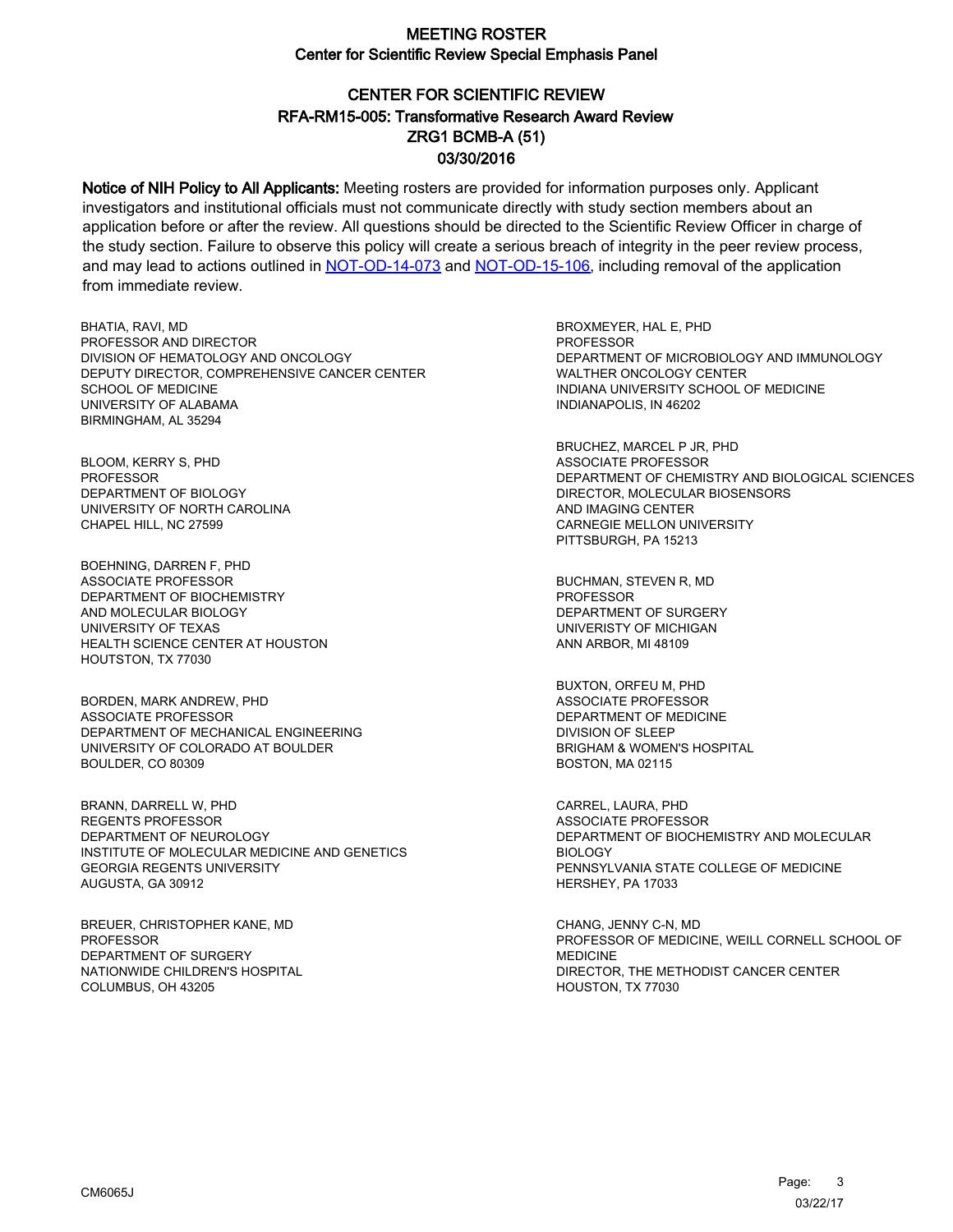# CENTER FOR SCIENTIFIC REVIEW ZRG1 BCMB-A (51) 03/30/2016 RFA-RM15-005: Transformative Research Award Review

Notice of NIH Policy to All Applicants: Meeting rosters are provided for information purposes only. Applicant investigators and institutional officials must not communicate directly with study section members about an application before or after the review. All questions should be directed to the Scientific Review Officer in charge of the study section. Failure to observe this policy will create a serious breach of integrity in the peer review process, and may lead to actions outlined in [NOT-OD-14-073](https://grants.nih.gov/grants/guide/notice-files/NOT-OD-14-073.html) and [NOT-OD-15-106,](https://grants.nih.gov/grants/guide/notice-files/NOT-OD-15-106.html) including removal of the application from immediate review.

CHEN, LIANG, PHD ASSOCIATE PROFESSOR MOLECULAR AND COMPUTATIONAL BIOLOGY DEPARTMENT OF BIOLOGICAL SCIENCES UNIVERSITY OF SOUTHERN CALIFORNIA LOS ANGELES, CA 90089

CHEN, QIN M, PHD PROFESSOR DEPARTMENT OF PHARMACOLOGY COLLEGE OF MEDICINE UNIVERSITY OF ARIZONA TUCSON, AZ 85724

CHEN, YEONG-RENN, PHD PROFESSOR OF BIOCHEMISTRY AND PHYSIOLOGY DEPARTMENT OF INTEGRATIVE MEDICAL SCIENCES COLLEGE OF MEDICINE NORTHEAST OHIO MEDICAL UNIVERSITY ROOTSTOWN, OH 44272

CHIU, DANIEL T, PHD **PROFESSOR** DEPARTMENT OF CHEMISTRY UNIVERSITY OF WASHINGTON SEATTLE, WA 98195

CIRRITO, JOHN R, PHD ASSOCIATE PROFESSOR DEPARTMENT OF NEUROLOGY WASHINGTON UNIVERSITY ST. LOUIS, MO 63108

CLARKE, ROBERT R, PHD **PROFESSOR** DEPARTMENTS OF ONCOLOGY, PHYSIOLOGY AND **BIOPHYSICS** GEORGETOWN UNIVERSITY MEDICAL CENTER WASHINGTON, DC 20057

COGHILL, ROBERT C, PHD DIRECTOR OF RESEARCH IMAGING RESEARCH CENTER DEPARTMENT OF ANESTHESIOLOGY CINCINNATI CHILDREN'S HOSPITAL CINCINNATI, OH 45229

COHEN, MARK STEVEN, PHD PROFESSOR NEUROSCIENCE PROGRAM UNIVERSITY OF CALIFORNIA, LOS ANGELES LOS ANGELES, CA 90095

COLAIACOVO, MONICA P, PHD PROFESSOR DEPARTMENT OF GENETICS HARVARD MEDICAL SCHOOL BOSTON, MA 02115

COLLIER, JOEL H, PHD ASSOCIATE PROFESSOR DEPARTMENT OF SURGERY UNIVERSITY OF CHICAGO CHICAGO, IL 60637

CONEJO-GARCIA, JOSE R, MD, PHD **PROFESSOR** IMMUNOLOGY PROGRAM THE WISTAR INSTITUTE PHILADELPHIA, PA 19104

CONTAG, CHRISTOPHER H, PHD PROFESSOR DEPARTMENTS OF PEDIATRICS, MICROBIOLOGY MICROBIOLOGY AND IMMUNOLOGY SCHOOL OF MEDICINE STANFORD UNIVERSITY STANFORD, CA 94305

CORESH, JOSEF, MD, PHD PROFESSOR WELCH CENTER FOR PREVENTION JOHNS HOPKINS UNIVERSITY BALTIMORE, MD 21205

COWBURN, DAVID, PHD PROFESSOR DEPARTMENT OF BIOCHEMISTRY, PHYSIOLOGY, AND BIOPHYSICS ALBERT EINSTEIN COLLEGE OF MEDICINE YESHIVA UNIVERSITY BRONX, NY 10461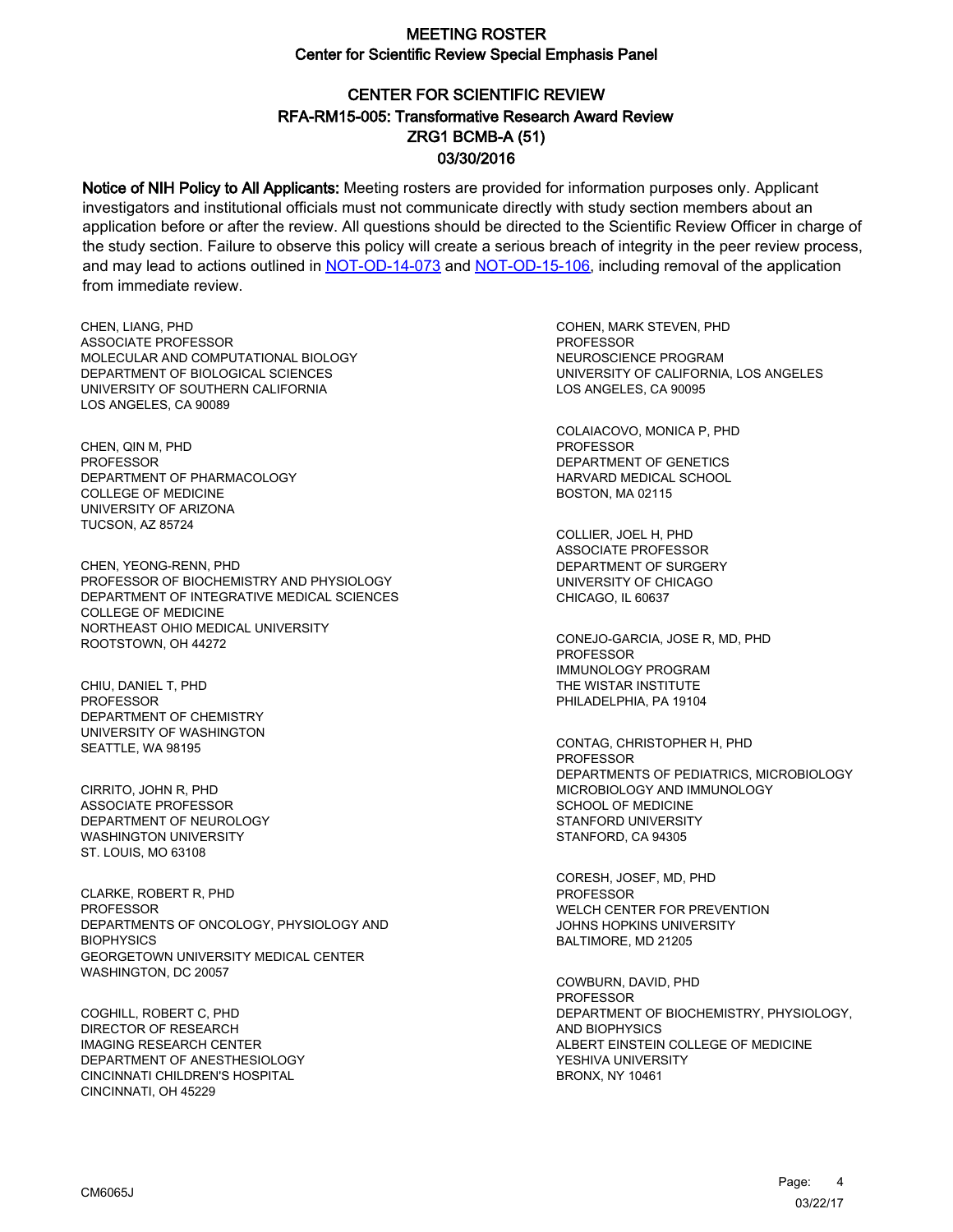# CENTER FOR SCIENTIFIC REVIEW ZRG1 BCMB-A (51) 03/30/2016 RFA-RM15-005: Transformative Research Award Review

Notice of NIH Policy to All Applicants: Meeting rosters are provided for information purposes only. Applicant investigators and institutional officials must not communicate directly with study section members about an application before or after the review. All questions should be directed to the Scientific Review Officer in charge of the study section. Failure to observe this policy will create a serious breach of integrity in the peer review process, and may lead to actions outlined in [NOT-OD-14-073](https://grants.nih.gov/grants/guide/notice-files/NOT-OD-14-073.html) and [NOT-OD-15-106,](https://grants.nih.gov/grants/guide/notice-files/NOT-OD-15-106.html) including removal of the application from immediate review.

CREWS, PHIL, PHD **PROFESSOR** DEPARTMENT OF CHEMISTRY UNIVERSITY OF CALIFORNIA AT SANTA CRUZ SANTA CRUZ, CA 95064

CZECH, MICHAEL P, PHD ISADORE AND FANNIE FOXMAN PROFESSOR DEPARTMENT OF BIOCHEMISTRY AND MOLECULAR BIOLOGY UNIVERSITY OF MASSACHUSETTS MEDICAL CENTER WORCESTER, MA 01605

D'ADAMIO, LUCIANO, MD, PHD PROFESSOR DEPARTMENT OF MICROBIOLOGY AND IMMUNOLOGY ALBERT EINSTEIN COLLEGE OF MEDICINE BRONX, NY 10461

DAVY, KEVIN P, PHD PROFESSOR DEPARTMENT OF HUMAN NUTRITION, FOODS AND EXERCISE VIRGINIA POLYTECHNIC INSTITUTE BLACKSBURG, VA 24061

DE LANGHE, STIJN PIET JOHAN, PHD ASSOCIATE PROFESSOR DEPARTMENT OF PEDIATRICS NATIONAL JEWISH HEALTH DENVER, CO 80206

DEGRADO, WILLIAM F, PHD PROFESSOR DEPARTMENTS OF BIOCHEMISTRY AND BIOPHYSICS SCHOOL OF MEDICINE UNIVERSITY OF PENNSYLVANIA PHILADELPHIA, PA 19104

DI CARLO, DINO, PHD PROCESSOR DEPARTMENT OF BIOENGINEERING UNIVERSITY OF CALIFORNIA LOS ANGELES, CA 90095

DOMINGUEZ-BENDALA, JUAN, PHD DIRECTOR OF STEN CELL DEVELOPMENT RESEARCH ASSOCIATE PROFESSOR DIABETES RESEARCH INSTITUTE UNIVERSITY OF MIAMI MEDICAL SCHOOL MIAMI, FL 33136

DONG, CHUNMING, MD PROFESSOR DEPARTMENT OF MEDICINE UNIVERSITY OF MIAMI MEDICAL SCHOOL MIAMI, FL 33136

DUNMAN, PAUL, PHD ASSOCIATE PROFESSOR DEPARTMENT OF MICROBIOLOGY AND IMMUNOLOGY SCHOOL OF MEDICINE AND DENTISTRY UNIVERSITY OF ROCHESTER MEDICAL CENTER ROCHESTER, NY 14642

DURONIO, ROBERT J, PHD PROFESSOR DEPARTMENTS OF BIOLOGY AND GENETICS UNIVERSITY OF NORTH CAROLINA CHAPEL HILL, NC 27599

EICHMAN, BRANDT F, PHD ASSOCIATE PROFESSOR DEPARTMENTS OF BIOLOGICAL SCIENCES AND BIOCHEMISTRY CENTER FOR STRUCTURAL BIOLOGY VANDERBILT UNIVERSITY NASHVILLE, TN 37235

ELEMENTO, OLIVIER, PHD ASSOCIATE PROFESSOR DEPARTMENT OF PHYSIOLOGY AND BIOPHYSICS WEILL CORNELL MEDICAL COLLEGE NEW YORK, NY 10065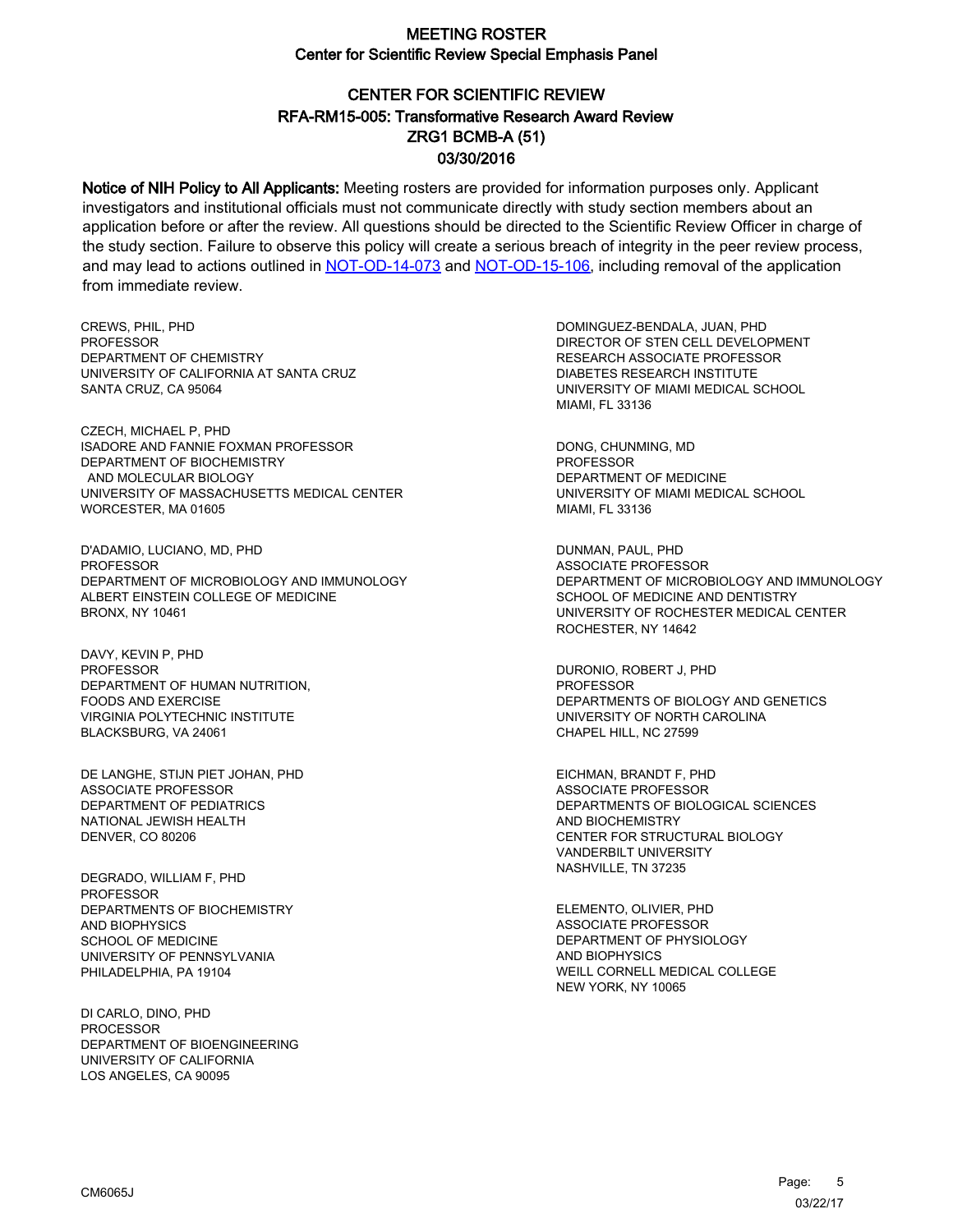# CENTER FOR SCIENTIFIC REVIEW ZRG1 BCMB-A (51) 03/30/2016 RFA-RM15-005: Transformative Research Award Review

Notice of NIH Policy to All Applicants: Meeting rosters are provided for information purposes only. Applicant investigators and institutional officials must not communicate directly with study section members about an application before or after the review. All questions should be directed to the Scientific Review Officer in charge of the study section. Failure to observe this policy will create a serious breach of integrity in the peer review process, and may lead to actions outlined in [NOT-OD-14-073](https://grants.nih.gov/grants/guide/notice-files/NOT-OD-14-073.html) and [NOT-OD-15-106,](https://grants.nih.gov/grants/guide/notice-files/NOT-OD-15-106.html) including removal of the application from immediate review.

EPPERSON, C NEILL NEILL, MD ASSOCIATE PROFESSOR DEPARTMENT OF PSYCHIATRY DIRECTOR, PENN CENTER FOR WOMENS BEHAVIORAL WELLNESS UNIVERSITY OF PENNSYLVANIA PHILADELPHIA, PA 19104

FAGAN, SUSAN C, PHARMD PROFESSOR AND ASSOCIATE HEAD DEPARTMENT OF CLINICAL AND ADMINISTRATIVE PHARMACY UNIVERSITY OF GEORGIA AND MEDICAL COLLEGE OF GEORGIA AUGUSTA, GA 30912

FAIRMAN, JEFF C, PHD VICE PRESIDENT OF RESEARCH SUTROVAX, INCORPORATED SOUTH SAN FRANCISCO, CA 94080

FAN, RONG, PHD ASSOCIATE PROFESSOR DEPARTMENT OF BIOMEDICAL ENGINEERING YALE UNIVERSITY NEW HAVEN, CT 06511

FORTUNE, SARAH, MD ASSOCIATE PROFESSOR DEPARTMENT OF IMMUNOLOGY AND INFECTIOUS DISEASE HARVARD SCHOOL OF PUBLIC HEALTH BOSTON, MA 02115

FRIM, DAVID MARTIN, MD, PHD PROFESSOR AND CHIEF SECTION OF NEUROSURGERY UNIVERSITY OF CHICAGO CHICAGO, IL 60637

GAASTERLAND, THERESA, PHD PROFESSOR AND DIRECTOR SCRIPPS GENOME CENTER MARINE BIOLOGY RESEARCH DIVISION SCRIPPS INSTITUTION OF OCEANOGRAPHY UNIVERSITY OF CALIFORNIA, SAN DIEGO LA JOLLA, CA 92093

GANNON, MAUREEN A, PHD ASSOCIATE PROFESSOR DEPARTMENTS OF MEDICINE VANDERBILT UNIVERSITY MEDICAL CENTER NASHVILLE, TN 37232

GARWOOD, MICHAEL G, PHD **PROFESSOR** DEPARTMENT OF RADIOLOGY CENTER FOR MAGNETIC RESONANCE RESEARCH UNIVERSITY OF MINNESOTA MINNEAPOLIS, MN 55455

GEWIRTZ, DAVID A, PHD **PROFESSOR** DEPARTMENT OF PHARMACOLOGY AND TOXICOLOGY VIRGINIA COMMONWEALTH UNIVERSITY RICHMOND, VA 23298

GILL, DONALD L, PHD PROFESSOR AND CHAIR DEPARTMENT OF CELLULAR AND MOLECULAR PHYSIOLOGY PENN STATE HERSHEY COLLEGE OF MEDICINE PHILADELPHIA, PA 17033

GILMORE, MICHAEL S, PHD PROFESSOR DEPARTMENT OF OPHTHALMOLOGY SCHEPENS EYE RESEARCH INSTITUTE HARVARD MEDICAL SCHOOL BOSTON, MA 02114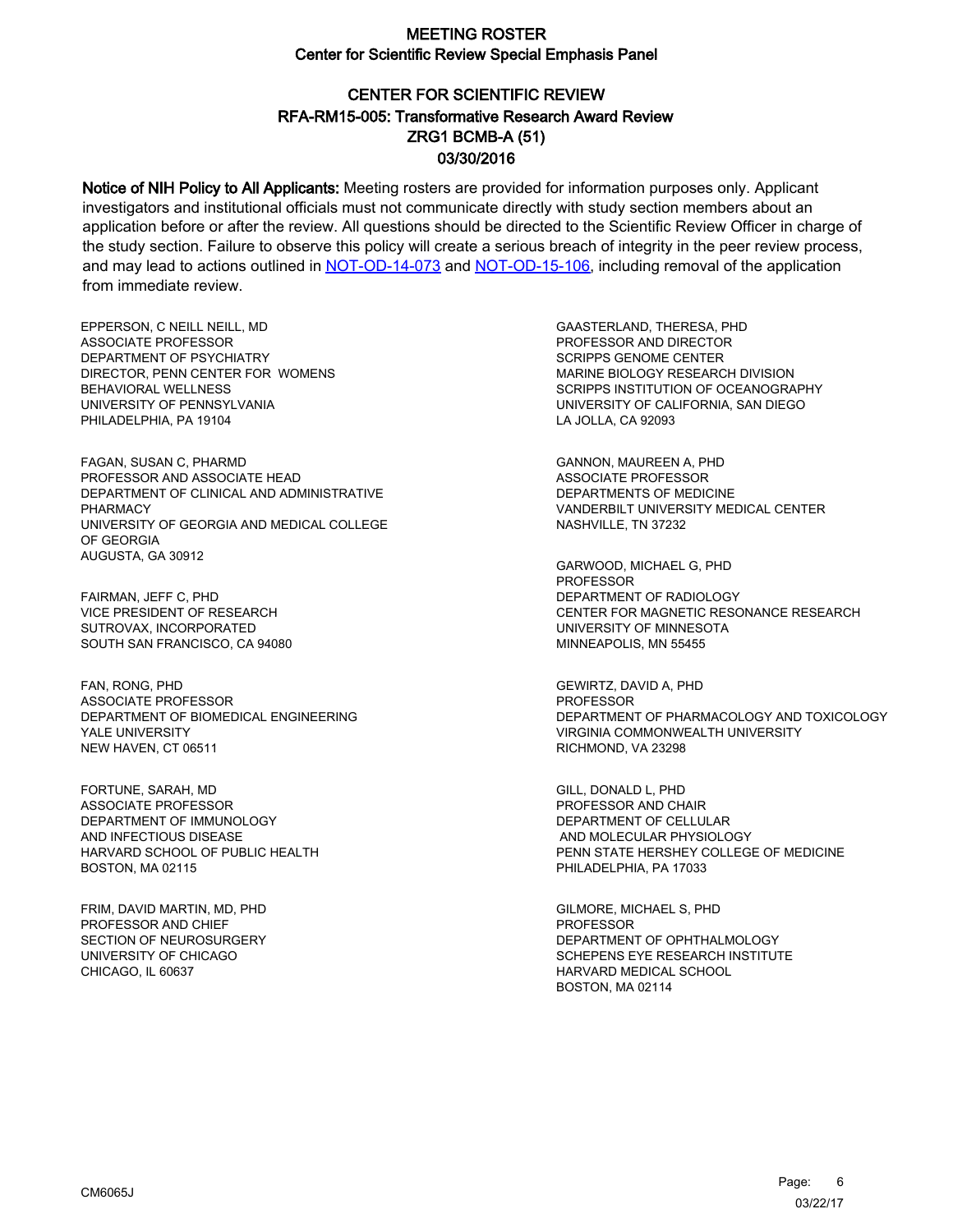# CENTER FOR SCIENTIFIC REVIEW ZRG1 BCMB-A (51) 03/30/2016 RFA-RM15-005: Transformative Research Award Review

Notice of NIH Policy to All Applicants: Meeting rosters are provided for information purposes only. Applicant investigators and institutional officials must not communicate directly with study section members about an application before or after the review. All questions should be directed to the Scientific Review Officer in charge of the study section. Failure to observe this policy will create a serious breach of integrity in the peer review process, and may lead to actions outlined in [NOT-OD-14-073](https://grants.nih.gov/grants/guide/notice-files/NOT-OD-14-073.html) and [NOT-OD-15-106,](https://grants.nih.gov/grants/guide/notice-files/NOT-OD-15-106.html) including removal of the application from immediate review.

GLADYSHEV, VADIM N, PHD PROFESSOR DIVISION OF GENETICS BRIGHAM AND WOMEN'S HOSPITAL HARVARD MEDICAL SCHOOL BOSTON, MA 02115

GLICKSMAN, MARCIE A, PHD VICE PRESIDENT ORIG3N, INC. BOSTON, MA 02110

GOFF, STEPHEN PAINE, PHD HIGGINS PROFESSOR OF BIOCHEMISTRY DEPARTMENT OF BIOCHEMISTRY AND MOLECULAR BIOPHYSICS COLUMBIA UNIVERSITY NEW YORK, NY 10032

GOTTSCHALK, STEPHEN, MD PROFESSOR DEPARTMENTS OF PEDIATRICS AND IMMUNOLOGY BAYLOR COLLEGE OF MEDICINE HOUSTON, TX 77030

GRAB, DENNIS JOHN, PHD ASSOCIATE PROFESSOR JOHNS HOPKINS SCHOOL OF MEDICINE DEPTARTMENT OF PEDIATRICS HARRIET LANE CHILDREN'S HEALTH BUILDING BALTIMORE, MD 21287

HAIGWOOD, NANCY L, PHD PROFESSOR AND DIRECTOR OREGON NATIONAL PRIMATE RESEARCH CENTER ADJUNCT PROFESSOR OREGON HEALTH & SCIENCE UNIVERSITY BEAVERTON, OR 97006

HAMMEL, MICHAL, PHD RESEARCH SCIENTIST AND ENGINEER PHYSICAL BIOSCIENCES DIVISION LAWRENCE BERKELEY NATIONAL LABORATORY BERKELEY, CA 94720

HAMMER, DANIEL, PHD **PROFESSOR** DEPARTMENT OF CHEMICAL ENGINEERING UNIVERSITY OF PENNSYLVANIA PHILADELPHIA, PA 19104

HAREL, NOAM, PHD ASSOCIATE PROFESSOR DEPARTMENT OF RADIOLOGY UNIVERSITY OF MINNESOTA MINNEAPOLIS, MN 55455

HARLAN, DAVID MARSHALL, MD **PROFESSOR** DEPARTMENT OF MEDICINE UNIVERSITY OF MASSACHUSETTS SCHOOL OF MEDICINE WORCESTER, MA 01655

HARRIS-WARRICK, RONALD M, PHD **PROFESSOR** DEPARTMENT OF NEUROBIOLOGY AND BEHAVIOR CORNELL UNIVERSITY ITHACA, NY 14853

HECK, DETLEF H, PHD ASSOCIATE PROFESSOR DEPARTMENT OF ANATOMY AND NEUROBIOLOGY HEALTH SCIENCE CENTER UNIVERSITY OF TENNESSEE, MEMPHIS MEMPHIS, TN 38163

HENDERSON, ERIC R, PHD CHIEF SCIENCE OFFICER BIOFORCE NANOSCIENCES, INC. GENETICS, DEVELOPMENT, AND CELL BIOLOGY IOWA STATE UNIVERSITY AMES, IA 50011

HENDRIX, MARY J C, PHD PRESIDENT AND SCIENTIFIC DIRECTOR CHILDREN'S MEMORIAL RESEARCH CENTER MEDICAL RESEARCH INSTITUTE COUNCIL PROFESSOR LURIE COMPREHENSIVE CANCER CENTER NORTHWESTERN UNIVERSITY CHICAGO, IL 60614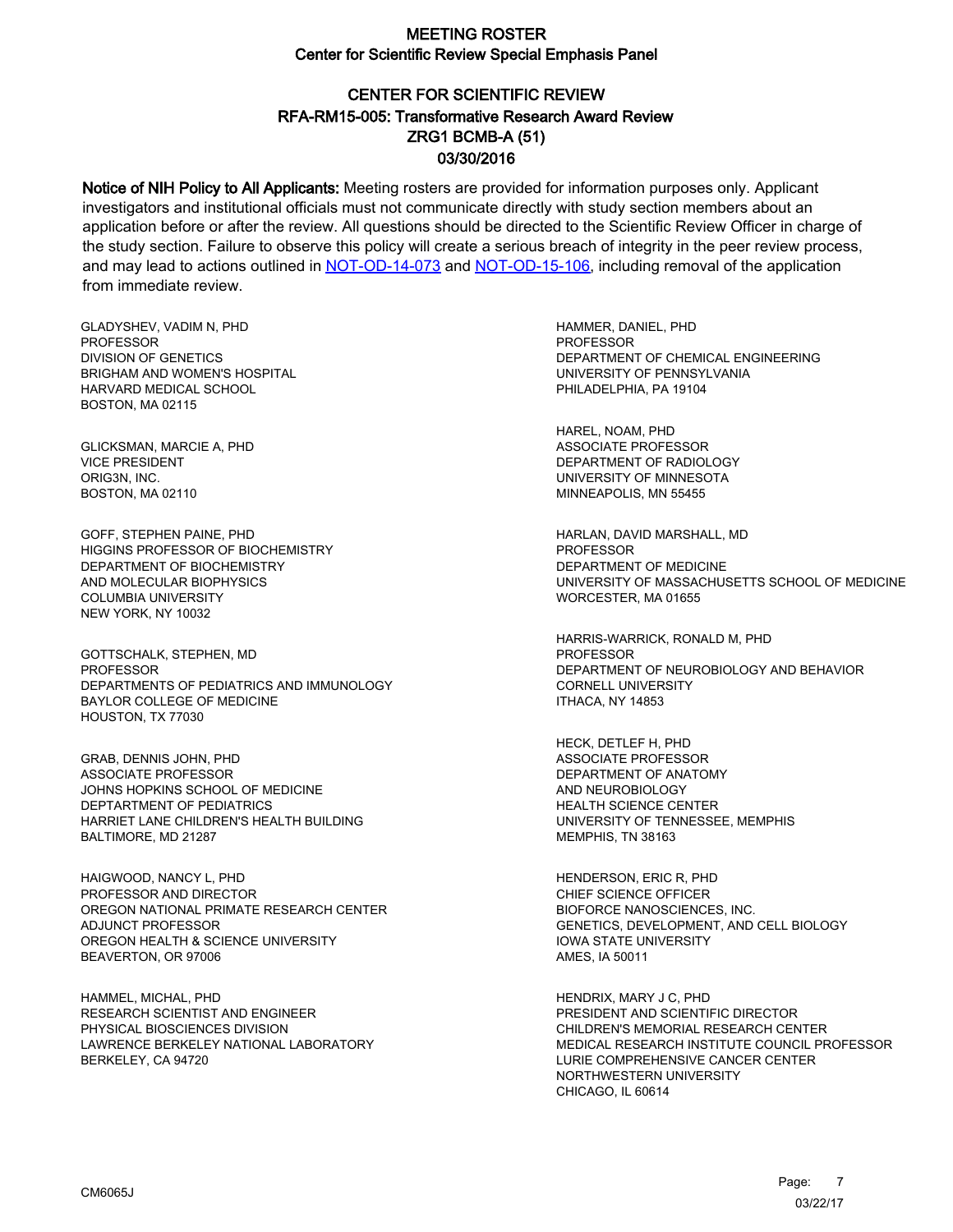# CENTER FOR SCIENTIFIC REVIEW ZRG1 BCMB-A (51) 03/30/2016 RFA-RM15-005: Transformative Research Award Review

Notice of NIH Policy to All Applicants: Meeting rosters are provided for information purposes only. Applicant investigators and institutional officials must not communicate directly with study section members about an application before or after the review. All questions should be directed to the Scientific Review Officer in charge of the study section. Failure to observe this policy will create a serious breach of integrity in the peer review process, and may lead to actions outlined in [NOT-OD-14-073](https://grants.nih.gov/grants/guide/notice-files/NOT-OD-14-073.html) and [NOT-OD-15-106,](https://grants.nih.gov/grants/guide/notice-files/NOT-OD-15-106.html) including removal of the application from immediate review.

HINDS, BRUCE JACKSON, PHD **PROFESSOR** MATERIAL SCIENCE AND ENGINEERING DEPARTMENT UNIVERSITY OF WASHINGTON SEATTLE, WA 98195

HOFFMAN-KIM, DIANE, PHD ASSOCIATE PROFESSOR DEPARTMENT OF MOLECULAR PHARMACOLOGY, PHYSIOLOGY AND BIOTECHNOLOGY BROWN UNIVERSITY PROVIDENCE, RI 02912

HOPKINS, RICHARD A, MD KARLSON PROFESSOR AND CHIEF DEPARTMENT OF CARDIOTHORACIC SURGERY CHILDREN'S MERCY HOSPITAL SCHOOL OF MEDICINE UNIVERSITY OF MISSOURI-KANSAS CITY KANSAS CITY, MO 64108

HORABIN, JAMILA IDDI, PHD ASSOCIATE PROFESSOR DEPARTMENT OF BIOMEDICAL SCIENCES FLORIDA STATE UNIVERSITY TALLAHASSEE, FL 32306

HU, HUI, PHD ASSOCIATE PROFESSOR DEPARTMENT OF MICROBIOLOGY UNIVERSITY OF ALABAMA AT BIRMINGHAM BIRMINGHAM, AL 35294

HUANG, XIAOHUA, PHD ASSOCIATE PROFESSOR DEPARTMENT OF BIOENGINEERING UNIVERSITY OF CALIFORNIA, SAN DIEGO LA JOLLA, CA 92093

HUPPERT, THEODORE JAMES, PHD ASSOCIATE PROFESSOR DEPARTMENT OF RADIOLOGY MR RESEARCH CENTER PRESBYTERIAN UNIVERISTY HOSPITAL PITTSBURGH, PA 15213

IRIBARREN, CARLOS, MD, PHD RESEARCH SCIENTIST III DIVISION OF RESEARCH KAISER PERMANENTE OAKLAND, CA 94612

JAFFREY, SAMIE R, MD, PHD PROFESSOR DEPARTMENT OF PHARMACOLOGY WEILL MEDICAL COLLEGE CORNELL UNIVERSITY NEW YORK, NY 10065

JIANG, XUEJUN, PHD PROFESSOR DEPARTMENT OF CELL BIOLOGY MEMORIAL SLOAN-KETTERING CANCER CENTER NEW YORK, NY 10065

JIANG, ZHIHUA, PHD ASSOCIATE PROFESSOR DEPARTMENT OF ANIMAL SCIENCES WASHINGTON STATE UNIVERSITY PULLMAN, WA 99164

JUNG, RANU, PHD PROFESSOR AND CHAIR DEPARTMENT OF BIOMEDICAL ENGINEERING FLORIDA INTERNATIONAL UNIVERSITY MIAMI, FL 33174

KAM, LANCE C, PHD ASSOCIATE PROFESSOR DEPARTMENT OF BIOMEDICAL ENGINEERING COLUMBIA UNIVERSITY NEW YORK, NY 10027

KANG, JIN U, PHD PROFESSOR DEPARTMENT OF ELECTRICAL AND COMPUTER ENGINEERING JOHNS HOPKINS UNIVERSITY BALTIMORE, MD 21218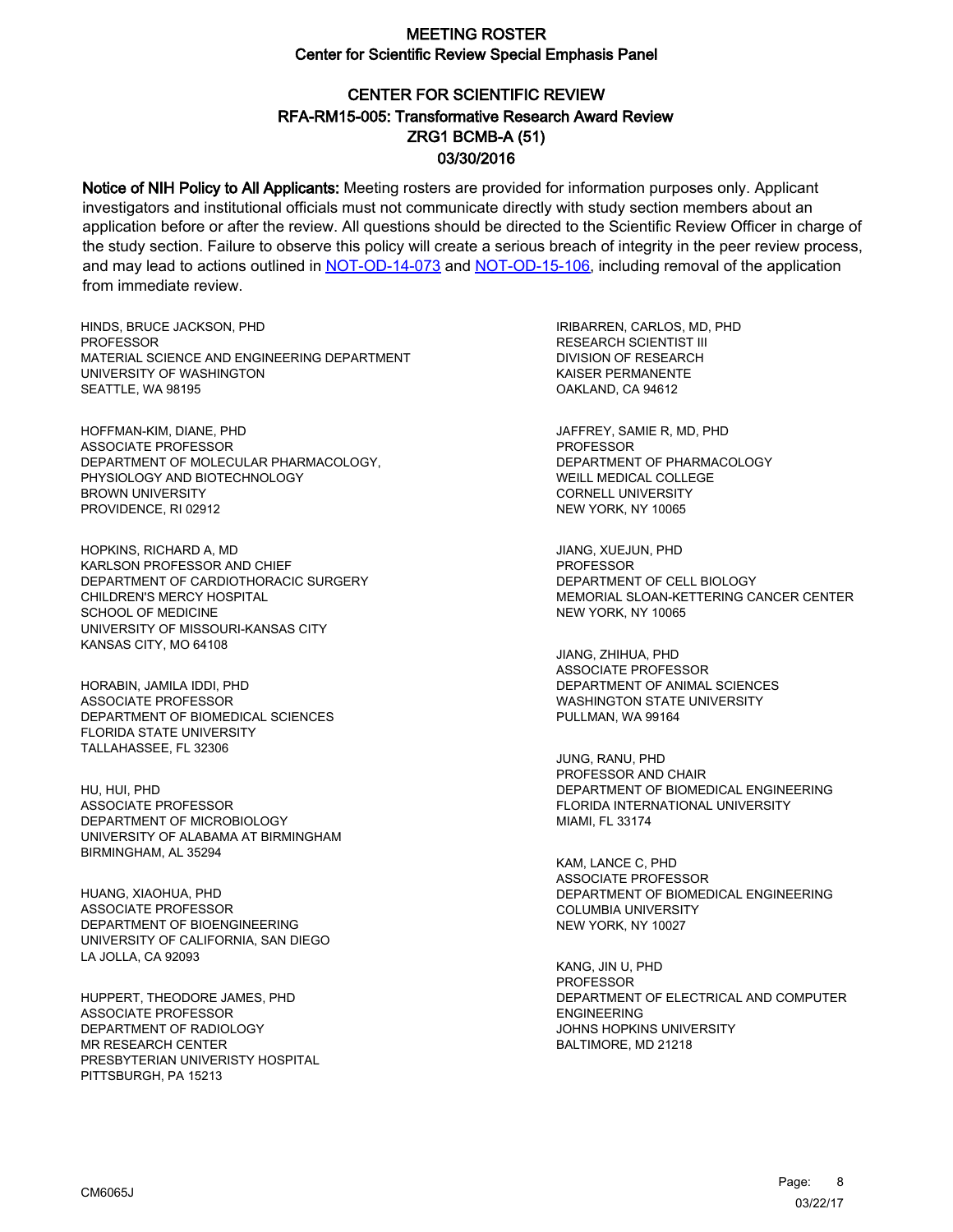# CENTER FOR SCIENTIFIC REVIEW ZRG1 BCMB-A (51) 03/30/2016 RFA-RM15-005: Transformative Research Award Review

Notice of NIH Policy to All Applicants: Meeting rosters are provided for information purposes only. Applicant investigators and institutional officials must not communicate directly with study section members about an application before or after the review. All questions should be directed to the Scientific Review Officer in charge of the study section. Failure to observe this policy will create a serious breach of integrity in the peer review process, and may lead to actions outlined in [NOT-OD-14-073](https://grants.nih.gov/grants/guide/notice-files/NOT-OD-14-073.html) and [NOT-OD-15-106,](https://grants.nih.gov/grants/guide/notice-files/NOT-OD-15-106.html) including removal of the application from immediate review.

KARA, PRAKASH, PHD ASSOCIATE PROFESSOR DEPARTMENT OF NEUROSCIENCES MEDICAL UNIVERSITY OF SOUTH CAROLINA CHARLESTON, SC 29425

KARPEN, GARY H, PHD DIRECTOR, LIFE SCIENCES DIVISION LAWRENCE BERKELEY NATIONAL LABORATORY ADJUNCT PROFESSOR DEPARTMENT OF MOLECULAR AND CELL BIOLOGY, UNIVERSITY OF CALIFORNIA, BERKELEY BERKELEY, CA 94720

KAY, MATTHEW WYATT, DSC ASSOCIATE PROFESSOR DEPARTMENT BIOMEDICAL ENGINEERING GEORGE WASHINGTON UNIVERSITY WASHINGTON, DC 20052

KEENEY, SCOTT, PHD MEMBER AND PROFESSOR MOLECULAR BIOLOGY PROGRAM SLOAN-KETTERING INSTITUTE CANCER CENTER NEW YORK, NY 10021

KLECKNER, NANCY E, PHD PROFESSOR DEPARTMENT OF MOLECULAR AND CELLULAR BIOLOGY HARVARD UNIVERSITY CAMBRIDGE, MA 02139

KLYMKOWSKY, MICHAEL WILLIAM, PHD **PROFESSOR** DEPARTMENT OF MOLECULAR, CELLULLAR AND DEVELOPMENTAL BIOLOGY UNIVERSITY OF COLORADO BOULDER, CO 80309

KOHANE, ISAAC S, MD, PHD PROFESSOR OF PEDIATRICS DEPARTMENT OF MEDICINE CHILDREN'S HOSPITAL OF BOSTON BOSTON, MA 02115

KONDRATOV, ROMAN V, PHD ASSOCIATE PROFESSOR CENTER FOR GENE REGULATION IN HEALTH AND DISEASE DEPARTMENT OF BIOLOGICAL, GEOLOGICAL, AND ENVIRONMENTAL SCIENCES CLEVELAND STATE UNIVERSITY CLEVELAND, OH 44115

KOOB, MICHAEL D, PHD ASSOCIATE PROFESSOR UNIVERSITY OF MINNESOTA LABORATORY MEDICINE AND PATHOLOGY MINNEAPOLIS, MN 55455

KOPETZ, SCOTT, MD, PHD ASSOCIATE PROFESSOR DEPARTMENT OF GASTROINTESTINAL MEDICAL ONCOLOGY DIVISION OF CANCER MEDICINE THE UNIVERSITY OF TEXAS MD ANDERSON CANCER **CENTER** HOUSTON, TX 77030

KOWALL, NEIL W, MD PROFESSOR DEPARTMENT OF NEUROLOGY AND PATHOLOGY DIRECTOR, ALZHEIMER'S DISEASE CENTER BOSTON UNIVERSITY SCHOOL OF MEDICINE BOSTON, MA 02130

KRAMER, KEVIN M, PHD STAFF SCIENTIST ADVANCED MEDICAL ELECTRONICS CORPORATION MAPLE GROVE, MN 55369

KRANZ, DAVID M, PHD PROFESSOR DEPARTMENT OF BIOCHEMISTRY UNIVERSITY OF ILLINOIS URBANA, IL 61801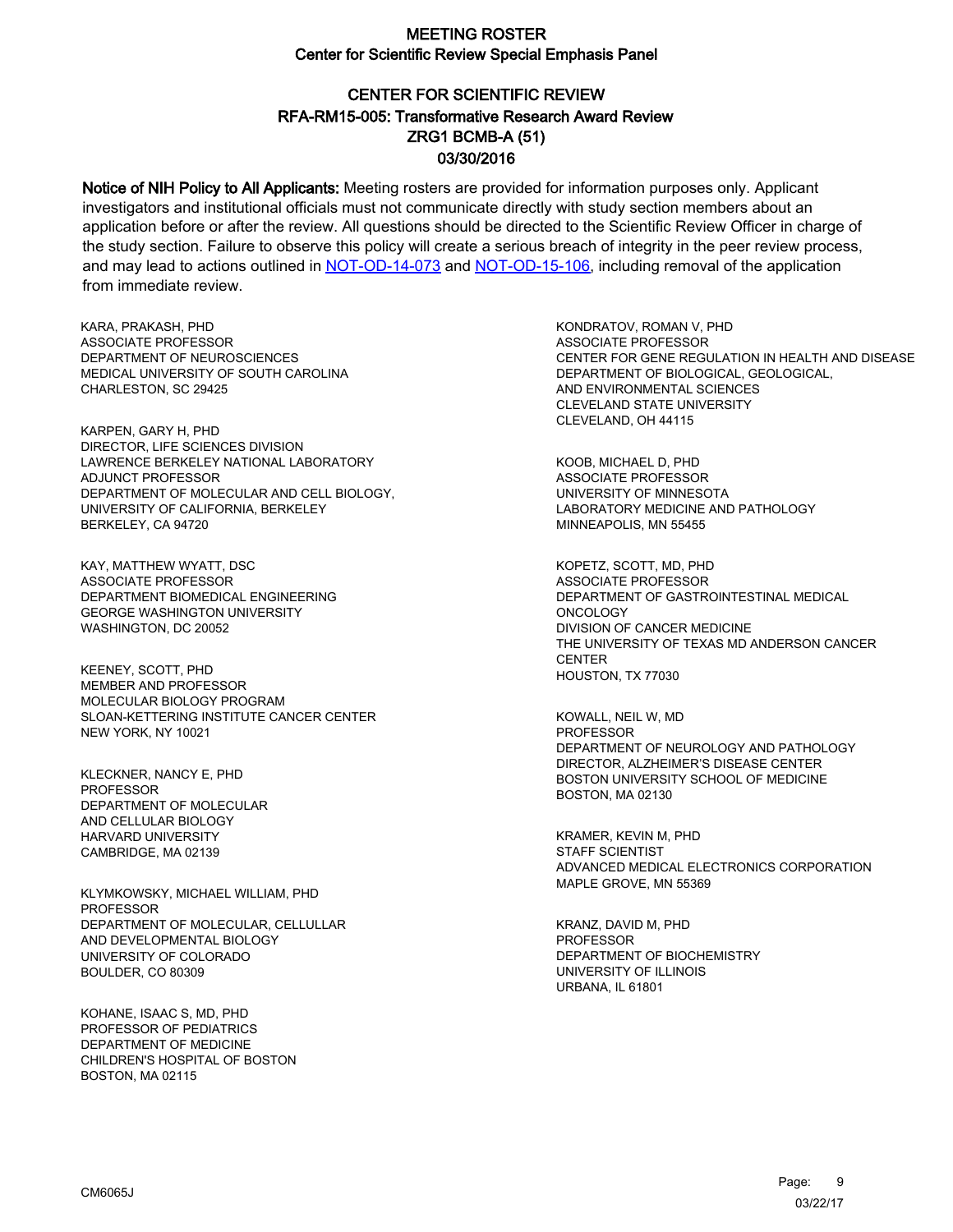# CENTER FOR SCIENTIFIC REVIEW ZRG1 BCMB-A (51) 03/30/2016 RFA-RM15-005: Transformative Research Award Review

Notice of NIH Policy to All Applicants: Meeting rosters are provided for information purposes only. Applicant investigators and institutional officials must not communicate directly with study section members about an application before or after the review. All questions should be directed to the Scientific Review Officer in charge of the study section. Failure to observe this policy will create a serious breach of integrity in the peer review process, and may lead to actions outlined in [NOT-OD-14-073](https://grants.nih.gov/grants/guide/notice-files/NOT-OD-14-073.html) and [NOT-OD-15-106,](https://grants.nih.gov/grants/guide/notice-files/NOT-OD-15-106.html) including removal of the application from immediate review.

KUKREJA, RAKESH C, PHD ERIC LIPMAN PROFESSOR IN CARDIOLOGY PAULEY HEART CENTER MEDICAL COLLEGE OF VIRGINIA VIRGINIA COMMONWEALTH UNIVERSITY RICHMOND, VA 23298

KULKARNI, ROHIT N, MD, PHD SENIOR INVESTIGATOR AND ASSOCIATE PROFESSOR JOSLIN DIABETES CENTER HARVARD MEDICAL SCHOOL BOSTON, MA 02215

KWOK, PUI-YAN, MD, PHD PROFESSOR DEPARTMENT OF DERMATOLOGY UNIVERSITY OF CALIFORNIA, SAN FRANCISCO SAN FRANCISCO, CA 94143

LABHASETWAR, VINOD D, PHD PROFESSOR DEPARTMENT OF BIOMEDICAL ENGINEERING THE CLEVELAND CLINIC LERNER RESEARCH INSTITUTE CLEVELAND, OH 44195

LAMB, ROBERT A, PHD INVESTIGATOR/PROFESSOR DEPARTMENT OF MOLECULAR AND CELLULAR **BIOLOGY** NORTHWESTERN UNIVERSITY EVANSTON, IL 60208

LANE, RICHARD DAVID, PHD PROFESSOR DEPARTMENT OF PSYCHIATRY UNIVERSITY OF ARIZONA TUCSON, AZ 85724

LAUGHLIN, MARY J, MD MEDICAL DIRECTOR CLEVELAND CORD BLOOD CENTER CLEVELAND, OH 44128

LEVINE, JON DAVID, MD, PHD **PROFESSOR** DEPARTMENT OF MEDICINE AND ORAL AND MAXILLOFACIAL SURGERY UNIVERSITY OF CALIFORNIA, SAN FRANCISCO SAN FRANCISCO, CA 94143

LI, KEVIN S, PHD PROFESSOR COLLEGE OF PHARMACY UNIVERSITY OF CINCINNATI CINCINNATI, OH 45221

LI, LI, MD, PHD PROFESSOR DEPARTMENT OF FAMILY MEDICINE CASE WESTERN RESERVE UNIVERSITY CLEVELAND, OH 44106

LI, WEI, PHD ASSOCIATE PROFESSOR DEPARTMENT OF MOLECULAR AND CELLULAR BIOLOGY BAYLOR COLLEGE OF MEDICINE DAN L DUNCAN CANCER CENTER HOUSTON, TX 77030

LIU, BIN, PHD PROFESSOR DEPARTMENT OF ANESTHESIA UNIVERSITY OF CALIFORNIA AT SAN FRANCISCO SAN FRANCISCO, CA 94110

LIU, QINGHUA, PHD **PROFESSOR** DEPARTMENT OF BIOCHEMISTRY UT SOUTHWESTERN MEDICAL CENTER DALLAS, TX 75390

LONG, JOANNA R, PHD ASSOCIATE PROFESSOR DEPARTMENT OF BIOCHEMISTRY AND MOLECULAR BIOLOGY UNIVERSITY OF FLORIDA COLLEGE OF MEDICINE GAINESVILLE, FL 32610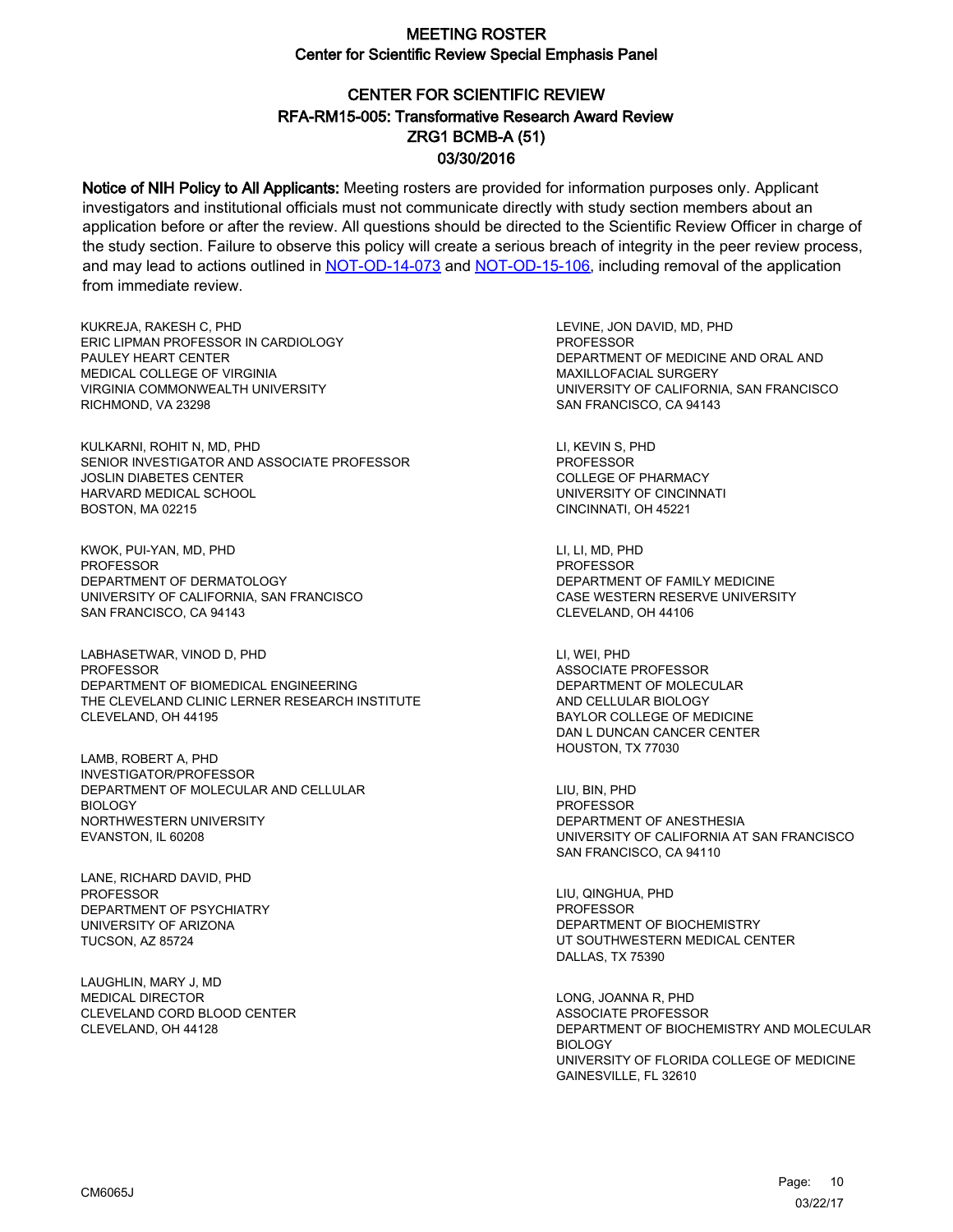# CENTER FOR SCIENTIFIC REVIEW ZRG1 BCMB-A (51) 03/30/2016 RFA-RM15-005: Transformative Research Award Review

Notice of NIH Policy to All Applicants: Meeting rosters are provided for information purposes only. Applicant investigators and institutional officials must not communicate directly with study section members about an application before or after the review. All questions should be directed to the Scientific Review Officer in charge of the study section. Failure to observe this policy will create a serious breach of integrity in the peer review process, and may lead to actions outlined in [NOT-OD-14-073](https://grants.nih.gov/grants/guide/notice-files/NOT-OD-14-073.html) and [NOT-OD-15-106,](https://grants.nih.gov/grants/guide/notice-files/NOT-OD-15-106.html) including removal of the application from immediate review.

LYDEN, PATRICK D, MD CHAIRMAN DEPARTMENT OF NEUROLOGY CARMEN AND LOUIS WARSCHAW CHAIR IN NEUROLOGY CEDARS-SINAI MEDICAL CENTER LOS ANGELES, CA 90048

MACLEOD, KAY F, PHD ASSOCIATE PROFESSOR THE BEN MAY DEPARTMENT FOR CANCER RESEARCH UNIVERSITY OF CHICAGO CHICAGO, IL 60637

MACMILLAN, JOHN BRYAN, PHD ASSOCIATE PROFESSOR DEPARTMENT OF BIOCHEMISTRY UNIVERSITY OF TEXAS SOUTHWESTERN MEDICAL CENTER DALLAS, TX 75390

MAHER, ELIZABETH A, MD, PHD ASSOCIATE PROFESSOR DEPARTMENT OF INTERNAL MEDICINE, NEUROLOGY AND NEUROTHERAPEUTICS UNIVERSITY OF TEXAS SOUTHWESTERN MEDICAL CENTER DALLAS, TX 75390

MAI, VOLKER, PHD ASSOCIATE PROFESSOR DEPARTMENT OF EPIDEMIOLOGY UNIVERSITY OF FLORIDA UNIVERSITY OF FLORIDA GAINESVILLE, FL 32610

MAJUMDAR, SHARMILA, PHD PROFESSOR DEPARTMENT OF RADIOLOGY UNIVERSITY OF CALIFORNIA, SAN FRANCISCO SAN FRANCISCO, CA 94158

MALIK, HARMIT S, PHD **MEMBER** DIVISION OF BASIC SCIENCES FRED HUTCHINSON CANCER RESEARCH CENTER SEATTLE, WA 98109

MANN, JOSEPH J, MD **PROFESSOR** DEPARTMENT OF PSYCHIATRY COLUMBIA UNIVERSITY NEW YORK, NY 10032

MANNING, BRENDAN D, PHD ASSOCIATE PROFESSOR DEPARTMENT OF GENETICS AND COMPLEX DISEASES HARVARD SCHOOL OF PUBLIC HEALTH BOSTON, MA 02115

MASTERS, KRISTYN S, PHD ASSOCIATE PROFESSOR DEPARTMENT OF BIOMEDICAL ENGINEERING UNIVERSITY OF WISCONSIN MADISON, WI 53706

MCLEAN, DAVID, PHD ASSOCIATE PROFESSOR DEPARTMENT OF NEUROBIOLOGY NORTHWESTERN UNIVERSITY EVANSTON, IL 60208

MELANDER, CHRISTIAN COREY, PHD PROFESSOR DEPARTMENT OF CHEMISTRY NORTH CAROLINA STATE UNIVERSITY RALEIGH, NC 27695

MESSER, ANNE, PHD PROFESSOR AND SENIOR RESEARCH SCIENTIST NEURAL STEM CELL INSTITUTE REGENERATIVE RESEARCH FOUNDATION RENSSELAER, NY 12144

METELITSA, LEONID S, MD, PHD **PROFESSOR** DEPARTMENT OF PEDIATRICS AND IMMUNOLOGY CENTER FOR CELL AND GENE THERAPY TEXAS CHIILDREN'S CANCER CENTER BAYLOR COLLEGE OF MEDICINE HOUSTON, TX 77030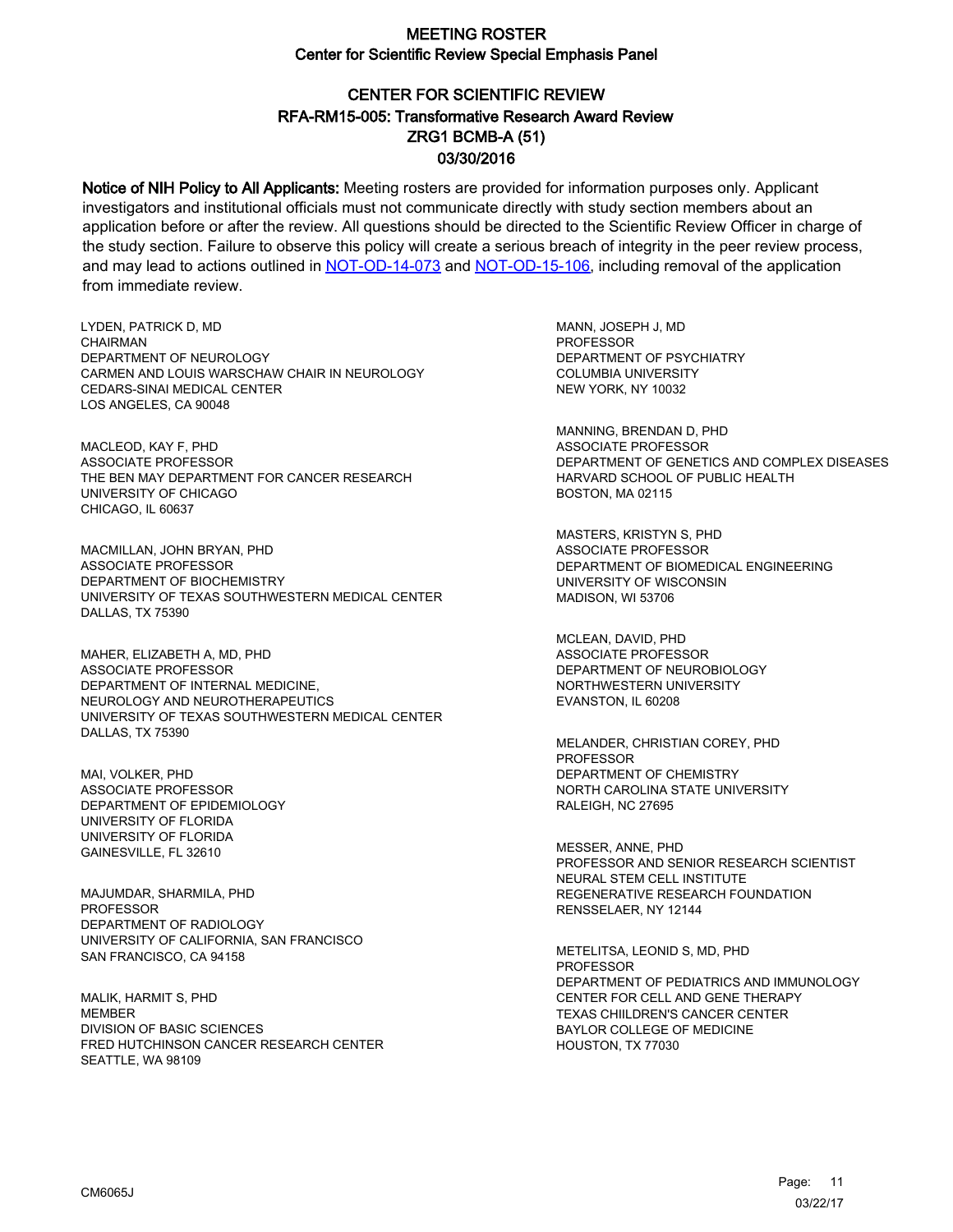# CENTER FOR SCIENTIFIC REVIEW ZRG1 BCMB-A (51) 03/30/2016 RFA-RM15-005: Transformative Research Award Review

Notice of NIH Policy to All Applicants: Meeting rosters are provided for information purposes only. Applicant investigators and institutional officials must not communicate directly with study section members about an application before or after the review. All questions should be directed to the Scientific Review Officer in charge of the study section. Failure to observe this policy will create a serious breach of integrity in the peer review process, and may lead to actions outlined in [NOT-OD-14-073](https://grants.nih.gov/grants/guide/notice-files/NOT-OD-14-073.html) and [NOT-OD-15-106,](https://grants.nih.gov/grants/guide/notice-files/NOT-OD-15-106.html) including removal of the application from immediate review.

MILLER, YURY, MD, PHD **PROFESSOR** DEPARTMENT OF MEDICINE UNIVERSITY OF CALIFORNIA, SAN DIEGO LA JOLLA, CA 92093

MING, GUO-LI, MD, PHD PROFESSOR DEPARTMENT OF NEUROLOGY INSTITUTE FOR CELL ENGINEERING JOHNS HOPKINS UNIVERSITY SCHOOL OF MEDICINE BALTIMORE, MD 21205

MINOR, DANIEL L JR, PHD ASSOCIATE PROFESSOR DEPARTMENTS OF BIOCHEMISTRY, BIOPHYSICS CELL AND MOLECULAR PHARMACOLOGY CARDIOVASCULAR RESEARCH INSTITUTE UNIVERSITY OF CALIFORNIA AT SAN FRANCISCO SAN FRANCISCO, CA 94158

MOHAPATRA, SHYAM S, PHD DISTINGUISHED HEALTH PROFESSOR DEPARTMENT OF INTERNAL MEDICINE MARSANI COLLEGE OF MEDICINE UNIVERSITY OF SOUTH FLORIDA TAMPA, FL 33612

MORIMOTO, RICHARD I, PHD BILL AND GAYLE COOK PROFESSOR OF BIOLOGY DEPARTMENTS OF BIOCHEMISTRY, MOLECULAR BIOLOGY AND CELL BIOLOGY NORTHWESTERN UNIVERSITY EVANSTON, IL 60208

MORRELL, CRAIG N, PHD ASSOCIATE PROFESSOR AAB CVRI UNIVERSITY OF ROCHESTER ROCHESTER, NY 14562

MOVILEANU, LIVIU, PHD ASSOCIATE PROFESSOR DEPARTMENT OF PHYSICS SYRACUSE BIOMATERIALS INSTITUTE SYRACUSE UNIVERSITY SYRACUSE, NY 13244

MUTHUSWAMY, JITENDRAN, PHD PROFESSOR DEPARTMENT OF ELECTRICAL ENGINEERING ARIZONA STATE UNIVERSITY TEMPE, AZ 85287

NADIM, FARZAN, PHD PROFESSOR DEPARTMENT OF BIOLOGICAL SCIENCES NEW JERSEY INSTITUTE OF TECHNOLOGY NEWARK, NJ 07102

NAGY, LAURA E, PHD PROFESSOR DEPARTMENT OF PATHOBIOLOGY LERNER RESEARCH INSTITUTE CLEVELAND CLINIC, PATHOBIOLOGY CLEVELAND, OH 44195

NAKAFUKU, MASATO, MD, PHD PROFESSOR DIVISION OF DEVELOPMENTAL BIOLOGY CINCINNATI CHILDREN'S HOSPITAL RESEARCH FOUNDATION CINCINNATI, OH 45229

NELSON, DANIEL C, PHD ASSOCIATE PROFESSOR INST FOR BIOSCIENCE AND BIOTECHNOLOGY RES DEPARTMENT OF VETERINARY MEDICINE UNIVERSITY OF MARYLAND ROCKVILLE, MD 20850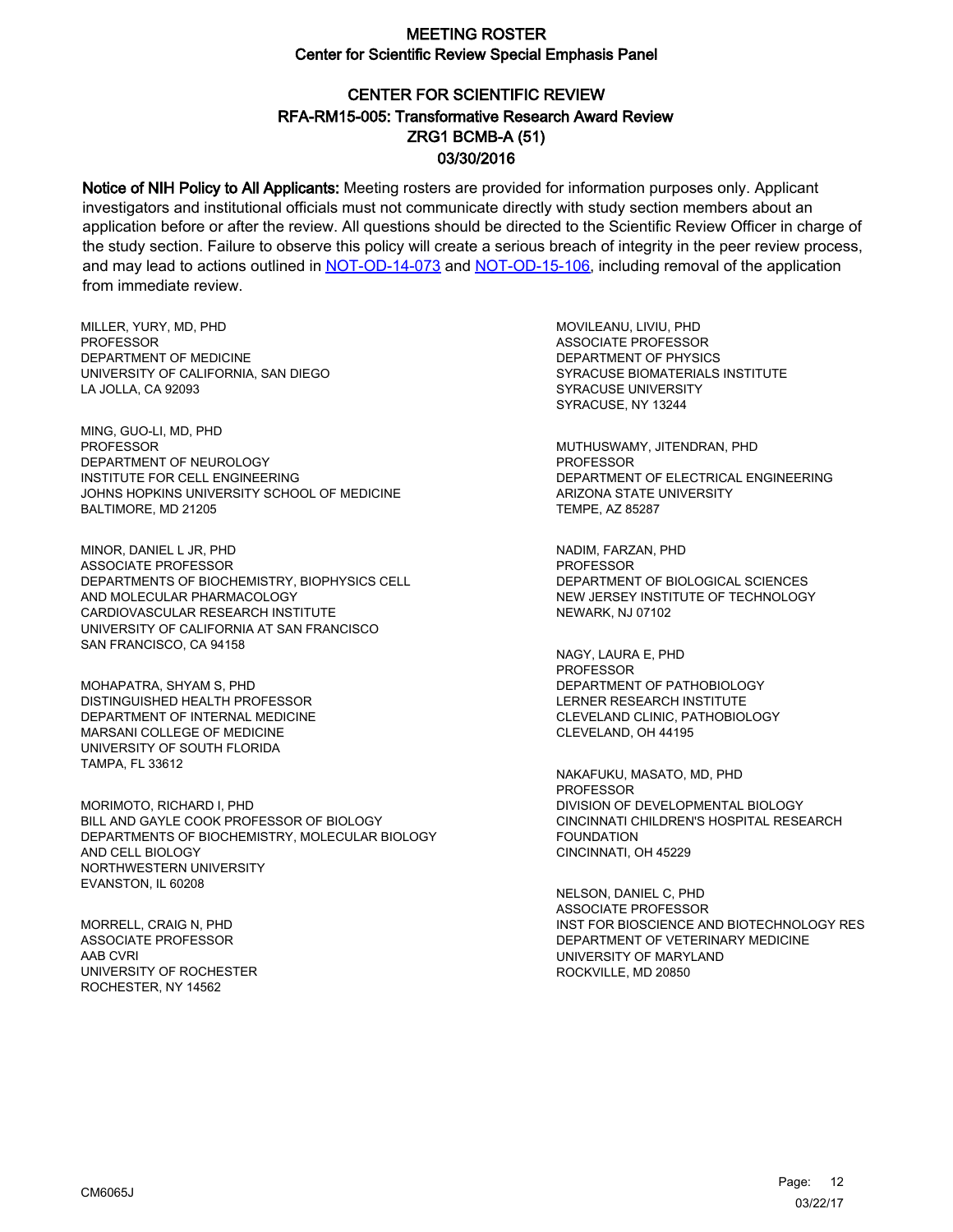# CENTER FOR SCIENTIFIC REVIEW ZRG1 BCMB-A (51) 03/30/2016 RFA-RM15-005: Transformative Research Award Review

Notice of NIH Policy to All Applicants: Meeting rosters are provided for information purposes only. Applicant investigators and institutional officials must not communicate directly with study section members about an application before or after the review. All questions should be directed to the Scientific Review Officer in charge of the study section. Failure to observe this policy will create a serious breach of integrity in the peer review process, and may lead to actions outlined in [NOT-OD-14-073](https://grants.nih.gov/grants/guide/notice-files/NOT-OD-14-073.html) and [NOT-OD-15-106,](https://grants.nih.gov/grants/guide/notice-files/NOT-OD-15-106.html) including removal of the application from immediate review.

NEWGARD, CHRISTOPHER B, PHD DIRECTOR/DISTINGUISHED PROFESSOR DEPARTMENTS OF PHARMACOLOGY AND CANCER BIOLOGY, BIOCHEMISTRY, AND MEDICINE DUKE UNIVERSITY MEDICAL CENTER DURHAM, NC 27704

NOONAN, JAMES P, PHD ASSOCIATE PROFESSOR DEPARTMENT OF GENETICS YALE UNIVERSITY NEW HAVEN, CT 06520

ODUNSI, KUNLE O, PHD THE M. STEVEN PIVER PROFESSOR AND CHAIR DIVISION OF GYNECOLOGIC ONCOLOGY DEPARTMENT OF SURGICAL ONCOLOGY ROSWELL PARK CANCER INSTITUTE BUFFALO, NY 14263

ORME, IAN M, PHD **PROFESSOR** DEPARTMENT OF MICROBIOLOGY, IMMUNOLOGY AND PATHOLOGY COLORADO STATE UNIVERSITY FORT COLLINS, CO 80523

ORTH, ANTHONY PAUL, PHD ASSOCIATE DIRECTOR GENOMICS INSTITUTE OF THE NOVARTIS RESEARCH SAN DIEGO, CA 92121

PALESE, PETER, PHD PROFESSOR DEPARTMENT OF MICROBIOLOGY MOUNT SINAI SCHOOL OF MEDICINE NEW YORK, NY 10029

PALMER, ARTHUR G III, PHD ROBERT WOOD JOHNSON JR PROFESSOR DEPARTMENT OF BIOCHEMISTRY AND MOLECULAR BIOPHYSICS COLUMBIA UNIVERSITY NEW YORK, NY 10032

PANDEY, GHANSHYAM N, PHD PROFESSOR DEPARTMENT OF PSYCHIATRY UNIVERSITY OF ILLINOIS AT CHICAGO COLLEGE OF MEDICINE CHICAGO, IL 60612

PANNING, BARBARA, PHD PROFESSOR DEPARTMENT OF BIOCHEMISTRY AND BIOPHYSICS UNIVERSITY OF CALIFORNIA, SAN FRANCISCO SAN FRANCISCO, CA 94158

PENCZEK, PAWEL A, PHD PROFESSOR DEPARTMENT OF BIOCHEMISTRY AND MOLECULAR BIOLOGY STRUCTURAL BIOLOGY IMAGING CENTER UNIVERSITY OF TEXAS HOUSTON, TX 77030

PFEIFER, GERD P, PHD PROFESSOR CENTER FOR EPIGENETICS VAN ANDEL RESEARCH INSTITUTE GRAND RAPIDS, MI 49503

PHILIPSON, LOUIS H, MD, PHD PROFESSOR DEPARTMENTS OF MEDICINE AND PEDIATRICS KOVLER DIABETES CENTER UNIVERSITY OF CHICAGO SCHOOL OF MEDICINE CHICAGO, IL 60637

PIERIBONE, VINCENT A, PHD PROFESSOR DEPARTMENT OF CELLULAR AND MOLECULAR PHYSIOLOGY SCHOOL OF MEDICINE YALE UNIVERSITY NEW HAVEN, CT 06519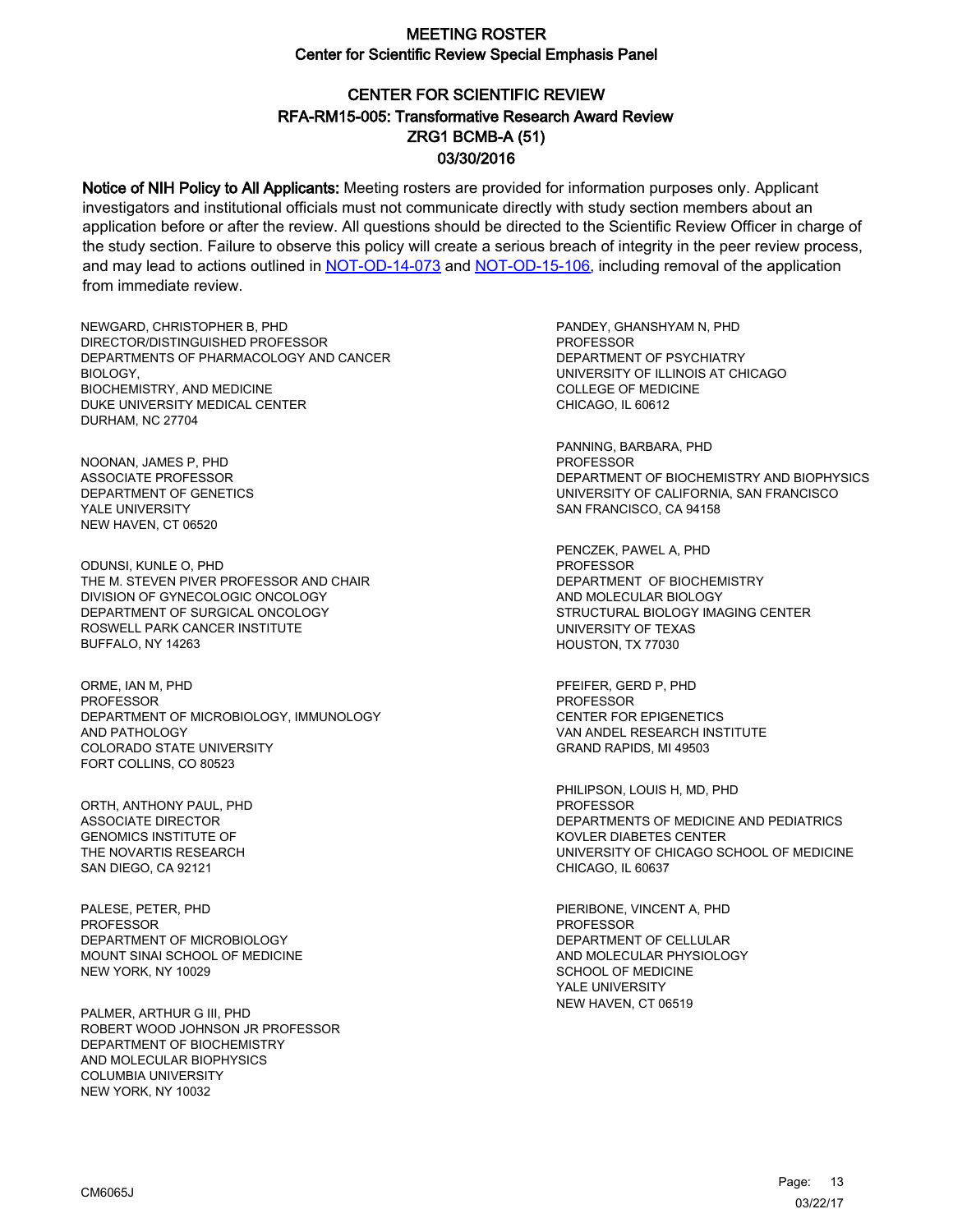# CENTER FOR SCIENTIFIC REVIEW ZRG1 BCMB-A (51) 03/30/2016 RFA-RM15-005: Transformative Research Award Review

Notice of NIH Policy to All Applicants: Meeting rosters are provided for information purposes only. Applicant investigators and institutional officials must not communicate directly with study section members about an application before or after the review. All questions should be directed to the Scientific Review Officer in charge of the study section. Failure to observe this policy will create a serious breach of integrity in the peer review process, and may lead to actions outlined in [NOT-OD-14-073](https://grants.nih.gov/grants/guide/notice-files/NOT-OD-14-073.html) and [NOT-OD-15-106,](https://grants.nih.gov/grants/guide/notice-files/NOT-OD-15-106.html) including removal of the application from immediate review.

PILLAI, SHIV SUBRAMANIAM, PHD PROFESSOR OF MEDICINE AND HEALTH SCIENCES DEPARTMENT OF MEDICINE MASSACHUSETTS GENERAL HOSPITAL RAGON INSTITUTE HARVARD MEDICAL SCHOOL BOSTON, MA 02139

POGUE, BRIAN W, PHD PROFESSOR OF ENGINEERING SCIENCE THAYER SCHOOL OF ENGINEERING DARTMOUTH COLLEGE HANOVER, NH 03755

POLLARD, ANDREW EMIL, PHD **PROFESSOR** DEPARTMENT OF BIOMEDICAL ENGINEERING CARDIAC RHYTHM MANAGEMENT LABORATORY UNIVERSITY OF ALABAMA AT BIRMINGHAM BIRMINGHAM, AL 35294

POWELL, JONATHAN D, MD, PHD ASSOCIATE PROFESSOR DEPARTMENT OF ONOCOLOGY JOHNS HOPKINS UNIVERSITY BALTIMORE , MD 21231

QIAN, SHU-BING, PHD ASSOCIATE PROFESSOR DIVISION OF NUTRITIONAL SCIENCES CORNELL UNIVERSITY ITHACA, NY 14853

RABINOWITZ, JOSHUA D, MD, PHD PROFESSOR OF CHEMISTRY AND INTEGRATIVE GENOMICS LEWIS SIGLER CENTER FOR INTEGRATIVE PRINCETON UNIVERSITY PRINCETON, NJ 08544

RENGARAJAN, JYOTHI, PHD ASSOCIATE PROFESSOR DEPARTMENT OF MEDICINE-INFECTIOUS DISEASES EMORY UNIVERSITY ATLANTA, GA 30329

RETTIE, ALLAN EDWARD, PHD PROFESSOR AND CHAIR DEPARTMENT OF MEDICINAL CHEMISTRY SCHOOL OF PHARMACY UNIVERSITY OF WASHINGTON SEATTLE, WA 98195

RICE, KEVIN G, PHD PROFESSOR THE DEPARTMENT OF PHARMACEUTICAL SCIENCES AND EXPERIMENTAL THERAPEUTICS COLLEGE OF PHARMACY UNIVERSITY OF IOWA IOWA CITY, IA 52242

RILEY, JAMES L, PHD ASSOCIATE PROFESSOR DEPARTMENT OF MICROBIOLOGY PERELMAN SCHOOL OF MEDICINE UNIVERSITY OF PENNSYLVANIA PHILADELPHIA, PA 19104

RINGE, DAGMAR, PHD PROFESSOR DEPARTMENT OF BIOCHEMISTRY AND CHEMISTRY ROSENSTIEL BASIC MEDICAL SCIENCES RESEARCH CENTER BRANDEIS UNIVERSITY WALTHAM, MA 02254

RINZEL, JOHN M, PHD PROFESSOR CENTER FOR NEURAL SCIENCE NEW YORK UNIVERSITY NEW YORK, NY 10003

ROBERTS, ROSALINDA C, PHD KATHY IRELAND PROFESSOR DEPARTMENT OF PSYCHIATRY AND BEHAVIORAL NEUROBIOLOGY UNIVERSITY OF ALABAMA AT BIRMINGHAM BIRMINGHAM, AL 35294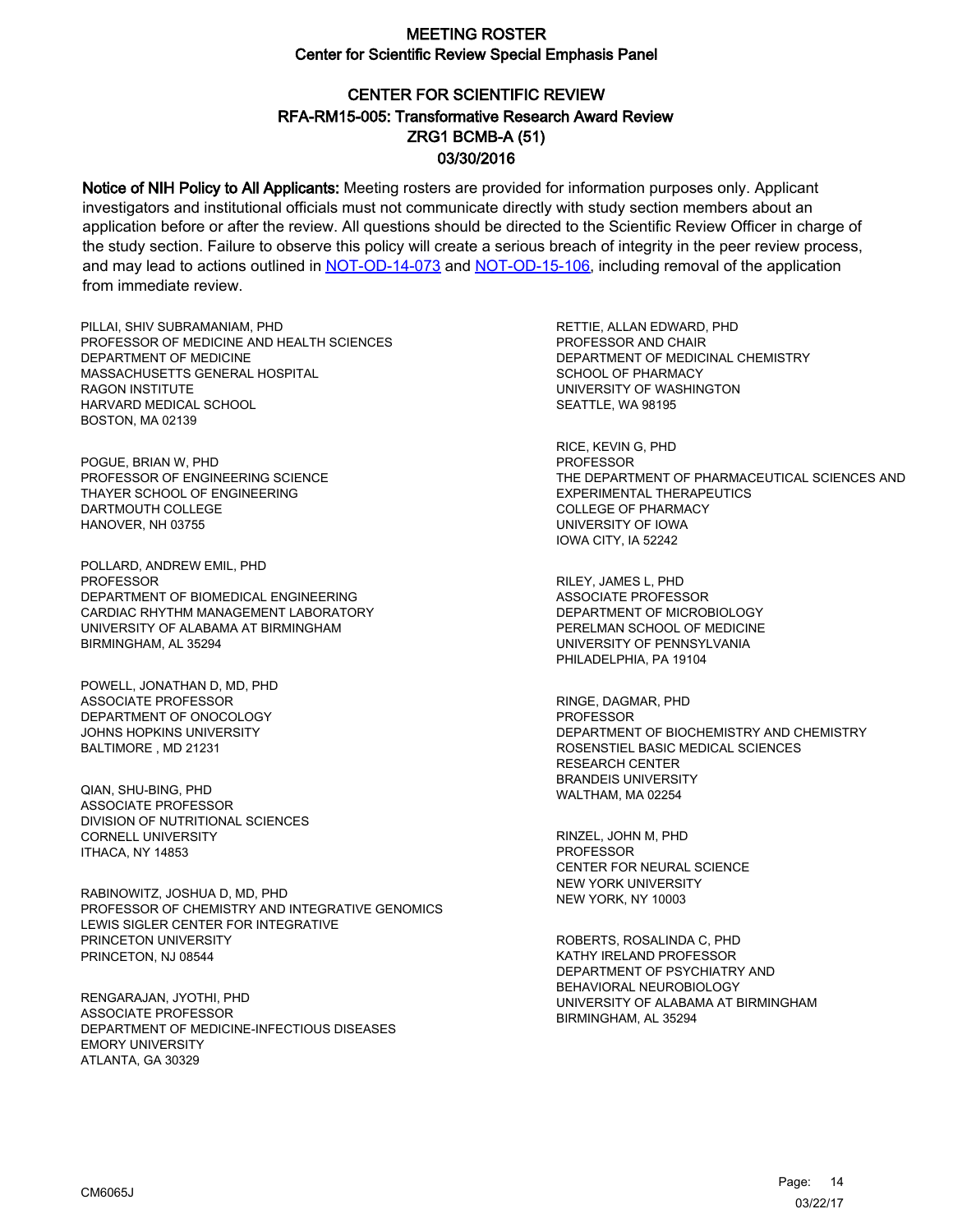# CENTER FOR SCIENTIFIC REVIEW ZRG1 BCMB-A (51) 03/30/2016 RFA-RM15-005: Transformative Research Award Review

Notice of NIH Policy to All Applicants: Meeting rosters are provided for information purposes only. Applicant investigators and institutional officials must not communicate directly with study section members about an application before or after the review. All questions should be directed to the Scientific Review Officer in charge of the study section. Failure to observe this policy will create a serious breach of integrity in the peer review process, and may lead to actions outlined in [NOT-OD-14-073](https://grants.nih.gov/grants/guide/notice-files/NOT-OD-14-073.html) and [NOT-OD-15-106,](https://grants.nih.gov/grants/guide/notice-files/NOT-OD-15-106.html) including removal of the application from immediate review.

ROBINSON, DOUGLAS N, PHD **PROFESSOR** DEPARTMENT OF CELL BIOLOGY JOHNS HOPKINS UNIVERSITY SCHOOL OF MEDICINE BALTIMORE, MD 21205

ROOT, DOUGLAS D, PHD PROFESSOR DEPARTMENT OF BIOLOGICAL SCIENCES UNIVERSITY OF NORTH TEXAS DENTON, TX 76203

ROPELLA, KRISTINA, PHD PROFESSOR AND CHAIR DEPARTMENT OF BIOMEDICAL ENGINEERING MARQUETTE UNIVERSITY MILWAUKEE, WI 53201

ROTHMAN, DOUGLAS LYLE, PHD **PROFESSOR** DEPARTMENT OF DIAGNOSTIC RADIOLOGY YALE UNIVERSITY SCHOOL OF MEDICINE NEW HAVEN, CT 06520

RUDEN, DOUGLAS M, PHD PROFESSOR DEPARTMENT OF OBSTETRICS AND GYNECOLOGY INSTITUTE OF ENVIRONMENTAL HEALTH SCIENCES WAYNE STATE UNIVERSITY DETROIT, MI 48201

SAAVEDRA, STEVEN SCOTT, PHD PROFESSOR DEPARTMENT OF CHEMISTRY UNIVERSITY OF ARIZONA TUCSON, AZ 85721

SAHIN, OZGUR, PHD ASSOCIATE PROFESSOR DEPARTMENT OF BIOLOGICAL SCIENCES COLUMBIA UNIVERSITY NEW YORK, NY 10027

SARKAR, NILANJAN, PHD PROFESSOR DEPARTMENT OF MECHANICAL ENGINEERING VANDERBILT UNIVERSITY NASHVILLE, TN 37235

SCHUMACKER, PAUL T, PHD PROFESSOR DEPARTMENT OF PEDIATRICS NORTHWESTERN UNIVERSITY CHICAGO, IL 60611

SHADEL, GERALD, PHD **PROFESSOR** DEPARTMENT OF PATHOLOGY YALE UNIVERSITY SCHOOL OF MEDICINE NEW HAVEN, CT 06520

SHEA, LONNIE D, PHD PROFESSOR & CHAIR BIOMEDICAL ENGINEERING UNIVERSITY OF MICHIGAN ANN ARBOR, MI 48109

SHEA, THOMAS B, PHD PROFESSOR AND DIRECTOR CENTER FOR CELLULAR NEUROBIOLOGY DEPARTMENT OF BIOLOGICAL SCIENCES UNIVERSITY OF MASSACHUSETTS, LOWELL LOWELL, MA 01854

SIEGMUND, KIMBERLY D, PHD PROFESSOR DEPARTMENT OF PREVENTIVE MEDICINE KECK SCHOOL OF MEDICINE UNIVERSITY OF SOUTHERN CALIFORNIA LOS ANGELES, CA 90089

SILVA, GABRIEL A, PHD PROFESSOR DEPARTMENTS OF BIOENGINEERING AND OPHTHALMOLOGY UNIVERSITY OF CALIFORNIA, SAN DIEGO LA JOLLA, CA 92037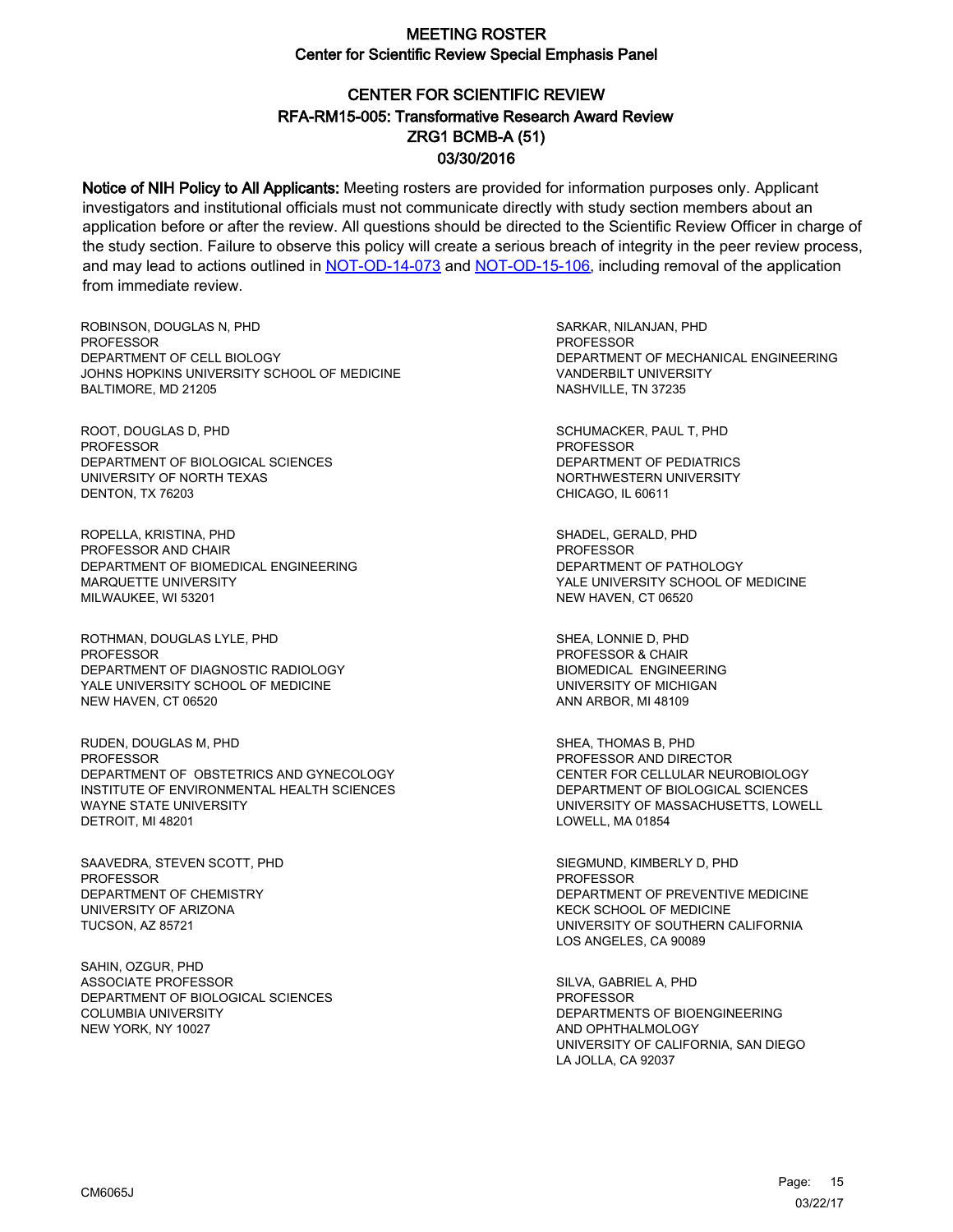# CENTER FOR SCIENTIFIC REVIEW ZRG1 BCMB-A (51) 03/30/2016 RFA-RM15-005: Transformative Research Award Review

Notice of NIH Policy to All Applicants: Meeting rosters are provided for information purposes only. Applicant investigators and institutional officials must not communicate directly with study section members about an application before or after the review. All questions should be directed to the Scientific Review Officer in charge of the study section. Failure to observe this policy will create a serious breach of integrity in the peer review process, and may lead to actions outlined in [NOT-OD-14-073](https://grants.nih.gov/grants/guide/notice-files/NOT-OD-14-073.html) and [NOT-OD-15-106,](https://grants.nih.gov/grants/guide/notice-files/NOT-OD-15-106.html) including removal of the application from immediate review.

SILVA, MATTHEW J, PHD PROFESSOR DEPARTMENT OF ORTHOPAEDIC SURGERY AND BIOMEDICAL ENGINEERING SCHOOL OF MEDICINE WASHINGTON UNIVERSITY ST. LOUIS, MO 63110

SKAAR, TODD C, PHD ASSOCIATE PROFESSOR DIVISION OF CLINICAL PHARMACOLOGY DEPARTMENT OF MEDICINE INDIANA UNIVERSITY MEDICAL CENTER INDIANAPOLIS, IN 46202

SMITH, LLOYD M, PHD PROFESSOR DIRECTOR, GENOME CENTER OF WISCONSIN DEPARTMENT OF CHEMISTRY UNIVERSITY OF WISCONSIN-MADISON MADISON, WI 53706

SMITH, STEPHEN J, PHD PROFESSOR EMERITUS DEPARTMENT OF MOLECULAR AND CELLULAR PHYSIOLOGY STANFORD UNIVERSITY SCHOOL OF MEDICINE STANFORD, CA 94305

SNOECK, HANS-WILLEM E, MD, PHD **PROFESSOR** DEPARTMENT OF MICROBIOLOGY AND IMMUNOLOGY COLUMBIA CENTER FOR TRANSLATIONAL IMMUNOLOGY COLLEGE OF PHYSICIANS AND SURGEONS COLUMBIA UNIVERSITY NEW YORK, NY 10032

SONG, HONGJUN, PHD PROFESSOR, DIRECTOR OF STEM CELL PROGRAM INSTITUTE FOR CELL ENGINEERING DEPARTMENT OF NEUROLOGY AND NEUROSCIENCE JOHNS HOPKINS UNIVERSITY SCHOOL OF MEDICINE BALTIMORE, MD 21205

SOPER, STEVEN ALLAN, PHD **PROFESSOR** DEPARTMENT OF BIOMEDICAL ENGINEERING AND CHEMISTRY UNIVERSITY OF NORTH CAROLINA, CHAPEL HILL CHAPEL HILL, NC 27599

SPIVACK, SIMON D, MD PROFESSOR OF MEDICINE, EPIDEMIOLOGY AND GENETICS MEDICINE, EPIDEMIOLOGY, GENETICS DIVISION CHIEF PULMONARY MEDICINE ALBERT EINSTEIN COLLEGE OF MEDICINE PRICE CTR FOR GENETIC AND TRANSLATIONAL MEDICINE BRONX, NY 10461

SPRUSTON, NELSON P, PHD SCIENTIFIC PROGRAM DIRECTOR AND LABORATORY HEAD JANELIA FARM RESEARCH CAMPUS HOWARD HUGHES MEDICAL INSTITUTE ASHBURN, VA 20147

ST CLAIR, DARET K, PHD PROFESSOR AND ASSOCIATE DIRECTOR FOR BASIC **RESEARCH** GRADUATE CENTER FOR TOXICOLOGY UNIVERSITY OF KENTUCKY COLLEGE OF MEDICINE LEXINGTON, KY 40536

STANTON, BRUCE A, PHD PROFESSOR DEPARTMENT OF MICROBIOLOGY AND IMMUNOLOGY DARTMOUTH LUNG BIOLOGY CENTER GEISEL SCHOOL OF MEDICINE AT DARTMOUTH HANOVER, NH 03755

STERN, MARIANA C, PHD ASSOCIATE PROFESSOR DEPARTMENT OF PREVENTIVE MEDICINE KECK SCHOOL OF MEDICINE UNIVERSITY OF SOUTHERN CALIFORNIA NORRIS COMPREHENSIVE CANCER CENTER LOS ANGELES, CA 90089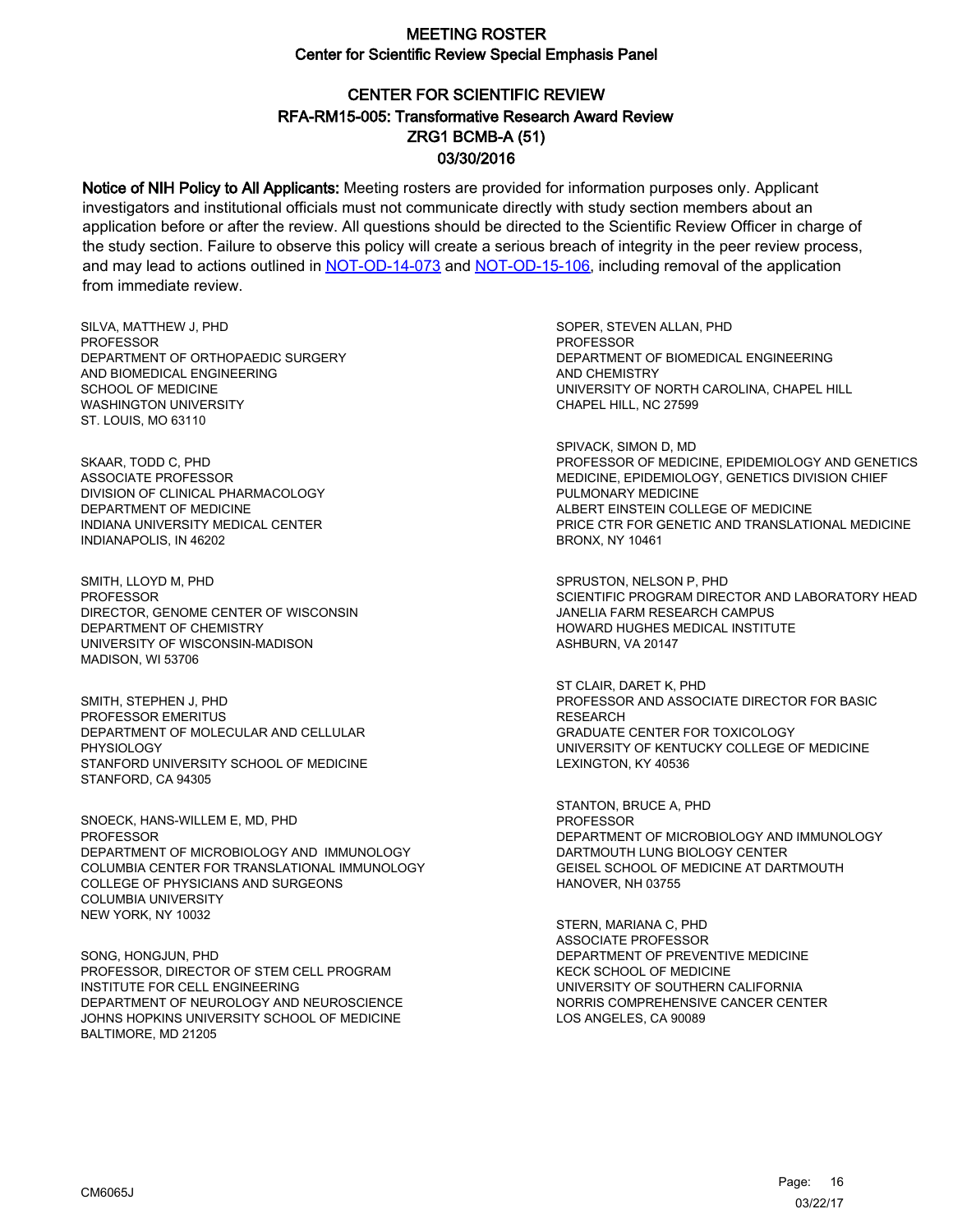# CENTER FOR SCIENTIFIC REVIEW ZRG1 BCMB-A (51) 03/30/2016 RFA-RM15-005: Transformative Research Award Review

Notice of NIH Policy to All Applicants: Meeting rosters are provided for information purposes only. Applicant investigators and institutional officials must not communicate directly with study section members about an application before or after the review. All questions should be directed to the Scientific Review Officer in charge of the study section. Failure to observe this policy will create a serious breach of integrity in the peer review process, and may lead to actions outlined in [NOT-OD-14-073](https://grants.nih.gov/grants/guide/notice-files/NOT-OD-14-073.html) and [NOT-OD-15-106,](https://grants.nih.gov/grants/guide/notice-files/NOT-OD-15-106.html) including removal of the application from immediate review.

SWEET, ROBERT M, PHD GROUP LEADER DEPARTMENT OF BIOLOGY BROOKHAVEN NATIONAL LABORATORY UPTON, NY 11973

TARR, PHILLIP I, MD PROFESSOR OF PEDIATRICS DEPARTMENT OF PEDIATRICS WASHINGTON UNIVERSITY SCHOOL OF MEDICINE SAINT LOUIS, MO 63110

TERADA, LANCE S, MD PROFESSOR OF MEDICINE DEPARTMENT OF VETERANS AFFAIRS MEDICAL CENTER UNIVERSITY OF TEXAS SOUTHWESTERN MEDICAL SCHOOL DALLAS, TX 75216

TESCO, GIUSEPPINA, MD, PHD ASSOCIATE PROFESSOR DEPARTMENT OF NEUROSCIENCE SCHOOL OF MEDICINE TUFTS UNIVERSITY BOSTON, MA 02111

THORNE, JEFFREY L, PHD **PROFESSOR** DEPARTMENTS OF GENETICS AND STATISTICS NORTH CAROLINA STATE UNIVERSITY RALEIGH, NC 27695

TIBBETTS, RANDAL SCOT, PHD ASSOCIATE PROFESSOR DEPARTMENT OF HUMAN ONCOLOGY UNIVERSITY OF WISCONSIN-MADISON MADISON, WI 53706

TSAI, FRANCIS T F, DPHIL PROFESSOR DEPARTMENT OF BIOCHEMISTRY AND MOLECULAR BIOLOGY BAYLOR COLLEGE OF MEDICINE HOUSTON, TX 77030

TULLIUS, THOMAS D, PHD PROFESSOR DEPARTMENT OF CHEMISTRY BOSTON UNIVERSITY BOSTON, MA 02215

VAWTER, MARQUIS PHILIP, PHD DIRECTOR DEPARTMENT OF PSYCHIATRY AND HUMAN BEHAVIOR UNIVERSITY OF CALIFORNIA, IRVINE IRVINE, CA 92697

VERTEGEL, ALEXEY A, PHD ASSOCIATE PROFESSOR DEPARTMENT OF BIOENGINEERING CLEMSON UNIVERSITY CLEMSON, SC 29634

WAGSHUL, MARK E, PHD ASSOCIATE PROFESSOR DEPARTMENT OF RADIOLOGY THE ALBERT EINSTEIN COLLEGE OF MEDICINE BRONX, NY 10461

WANG, JUNMING, PHD ASSOCIATE PROFESSOR DEPARTMENT OF PATHOLOGY UNIVERSITY MISSISSIPPI MEDICAL CENTER JACKSON, MS 39216

WANG, SZU-WEN, PHD ASSOCIATE PROFESSOR DEPARTMENT OF CHEMICAL ENGINEERING AND MATERIALS SCIENCE THE HENRY SAMUELI SCHOOL OF ENGINEERING UNIVERSITY OF CALIFORNIA, IRVINE IRVINE, CA 92697

WEAVER, BETH A, PHD ASSOCIATE PROFESSOR DEPARTMENT OF CELL AND REGENERATIVE BIOLOGY WISCONSIN INSTITUTES FOR MEDICAL RESEARCH UNIVERSITY OF WISCONSIN, MADISON MADISON, WI 53705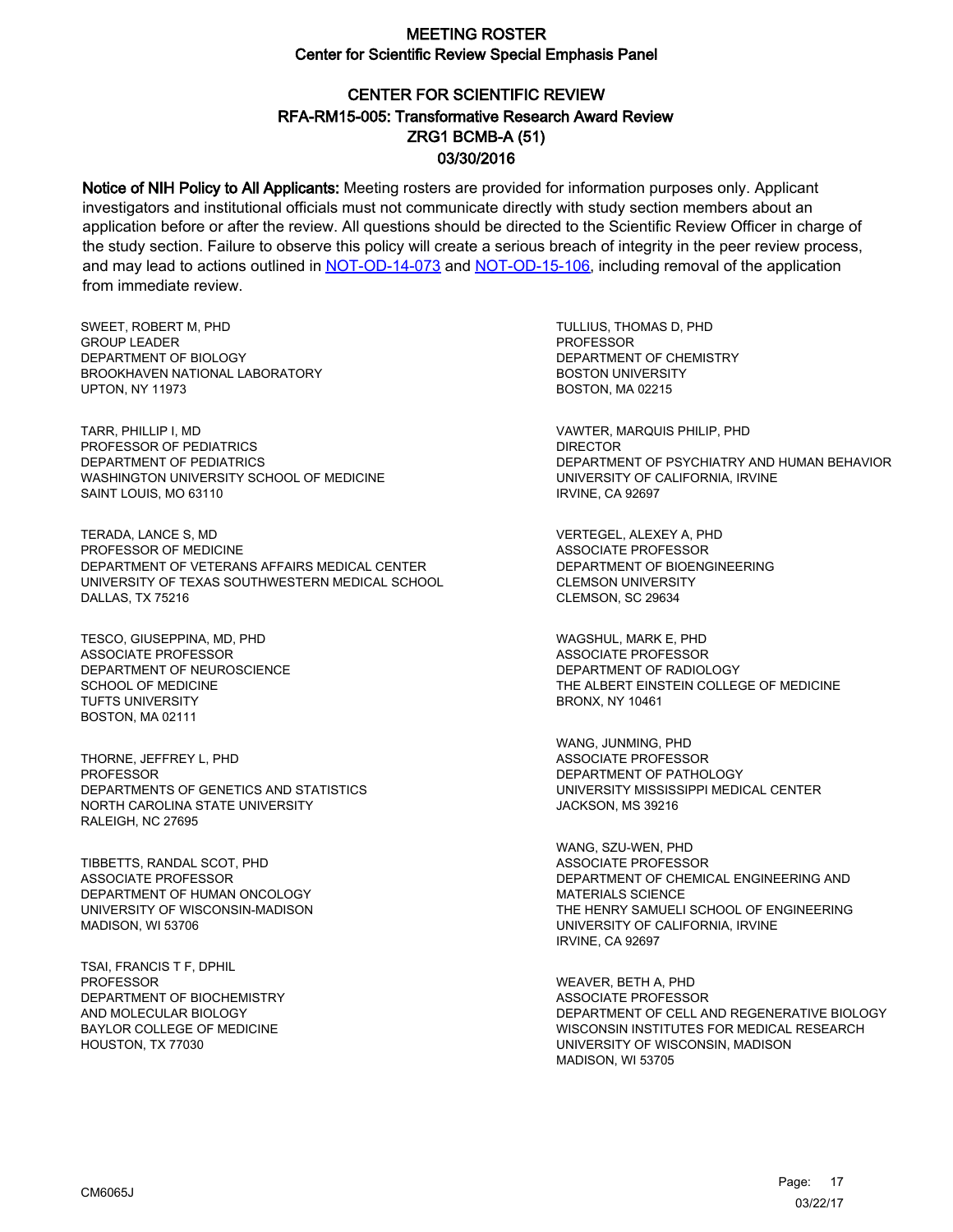# CENTER FOR SCIENTIFIC REVIEW ZRG1 BCMB-A (51) 03/30/2016 RFA-RM15-005: Transformative Research Award Review

Notice of NIH Policy to All Applicants: Meeting rosters are provided for information purposes only. Applicant investigators and institutional officials must not communicate directly with study section members about an application before or after the review. All questions should be directed to the Scientific Review Officer in charge of the study section. Failure to observe this policy will create a serious breach of integrity in the peer review process, and may lead to actions outlined in [NOT-OD-14-073](https://grants.nih.gov/grants/guide/notice-files/NOT-OD-14-073.html) and [NOT-OD-15-106,](https://grants.nih.gov/grants/guide/notice-files/NOT-OD-15-106.html) including removal of the application from immediate review.

WEBER, JEFFREY S, MD, PHD CHIEF, DIVISION OF MEDICAL ONCOLOGY DEPARTMENT OF CUTANEOUS ONCOLOGY AND IMMUNOLOGY NEW YORK UNIVERSITY OF MEDICINE NEW YORK CITY, NY 10016

WHEELER, DAVID ANDREW, PHD PROFESSOR HUMAN GENOME SEQUENCING CENTER BAYLOR COLLEGE OF MEDICINE HOUSTON, TX 77030

WILSON, KEITH T, MD PROFESSOR DIVISON OF GASTROENTEROLOGY, HEPATOLOGY, AND NUTRITION VANDERBILT UNIVERSITY MEDICAL CENTER NASHVILLE, TN 37232

WOLCHOK, JEDD D, MD, PHD MEMBER MEMORIAL SLOAN-KETTERING CANCER CENTER PROFESSOR OF MEDICINE WEILL MEDICAL COLLEGE OF CORNELL UNIVERSITY NEW YORK, NY 10065

WRIGHT, KENNETH P JR, PHD PROFESSOR DEPARTMENT OF INTEGRATIVE PHYSIOLOGY UNIVERSITY OF COLORADO BOULDER BOULDER, CO 80309

WU, ANNA M, PHD **PROFESSOR** DEPARTMENT OF MOLECULAR AND MEDICAL PHARMACOLOGY GEFFEN SCHOOL OF MEDICINE UNIVERSITY OF CALIFORNIA, LOS ANGELES LOS ANGELES, CA 90095

YAN, HAO, PHD **PROFESSOR** DEPARTMENT OF CHEMISTRY AND BIOCHEMISTRY ARIZONA STATE UNIVERSITY TEMPE, AZ 85287

YAN, JUN, MD, PHD PROFESSOR DEPARTMENT OF MEDICINE JAMES GRAHAM BROWN CANCER CENTER UNIVERSITY OF LOUISVILLE LOUISVILLE, KY 40202

YARMUSH, MARTIN L, MD, PHD PROFESSOR DEPARTMENT OF SURGERY CENTER FOR ENGINEERING IN MEDICINE SHRINER'S BURN HOSPITAL BOSTON, MA 02114

YELLEN, BENJAMIN BIRON, PHD ASSOCIATE PROFESSOR DEPARTMENT OF MECHANICAL ENGINEERING MATERIALS DUKE UNIVERSITY DURHAM, NC 27708

YOUSEFI, AMY, PHD ASSOCIATE PROFESSOR DEPARTMENT OF CHEMICAL AND PAPER ENGINEERING MIAMI UNIVERSITY OXFORD, OH 45056

YU, GUOQIANG, PHD ASSOCIATE PROFESSOR CENTER FOR BIOMEDICAL ENGINEERING WENNER-GREN RESEARCH LABORATORY UNIVERSITY OF KENTUCKY LEXINGTON, KY 40506

YULE, DAVID I, PHD PROFESSOR DEPARTMENT OF PHARMACOLOGY AND PHYSIOLOGY SCHOOL OF MEDICINE AND DENTISTRY UNIVERSITY OF ROCHESTER ROCHESTER, NY 14642

ZAMAN, MUHAMMAD HAMID, PHD PROFESSOR DEPARTMENT OF BIOMEDICAL ENGINEERING UNIVERSITY OF BOSTON BOSTON, MA 02215